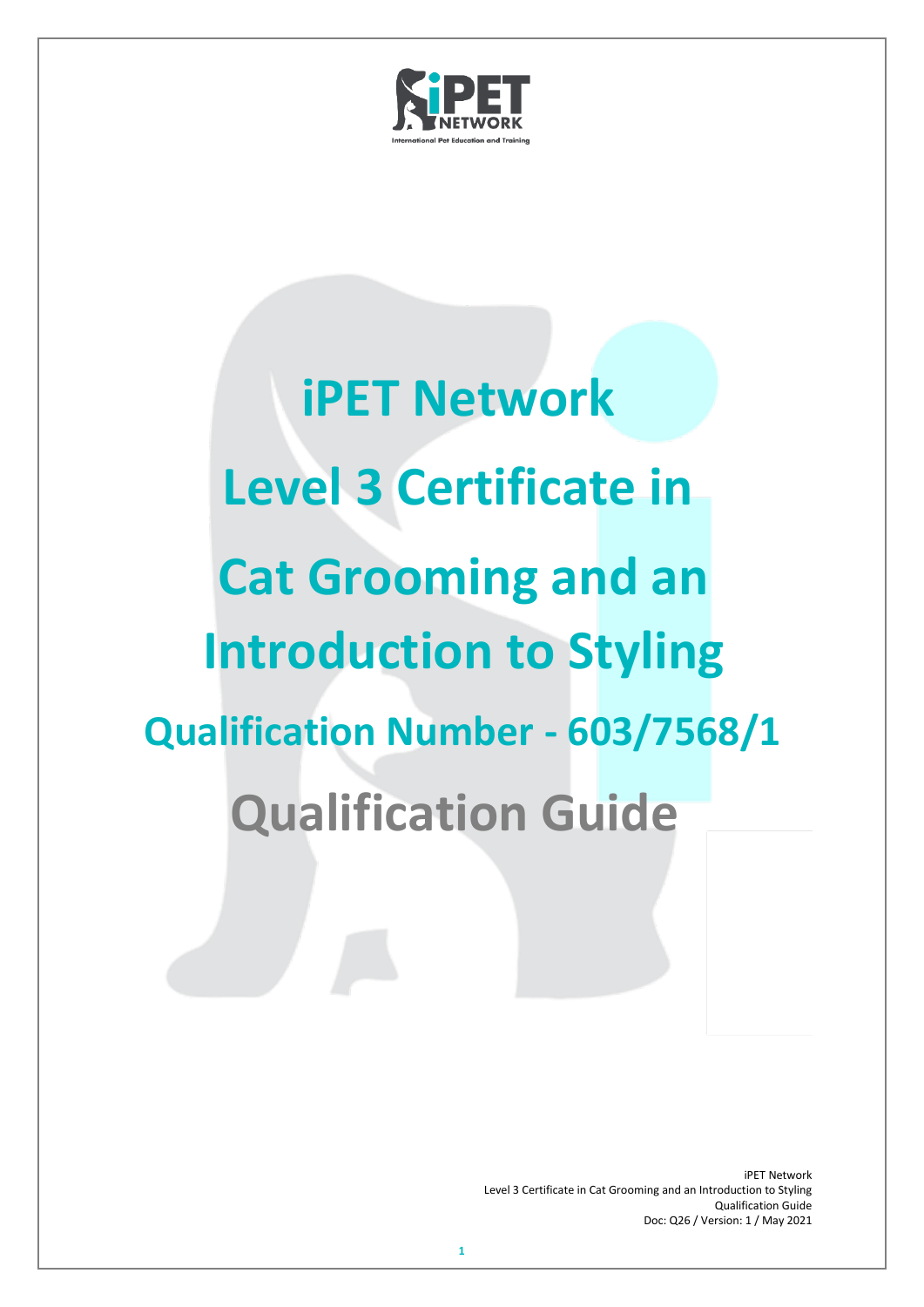

# **iPET Network**

# **EDUCATION FOR PEOPLE, FOR PETS, FOR THE FUTURE**

#### **Our Mission**

**LED** BY INDUSTRY EXPERTS. **DRIVEN** BY PASSION. **BOUNDED** BY ANIMALS. **GUIDED** BY CANDIDATES. **UNITED** BY **iPET NETWORK**.

#### **Leading the way:**

iPET Network is an Awarding Organisation regulated by Ofqual, CCEA Regulation and Qualifications Wales, specialising in qualifications in the Feline and Feline sector. iPET Network is unique in its approach, being a sector specific Awarding Organisation and are constantly developing NEW Canine and Feline qualifications in the industry.

Our Training Providers have exclusive access to brand new qualifications with innovative course design and delivery. We offer an opportunity to leave the norm behind and join a network of forward-thinking professionals. We are continually expanding our network of approved Training Providers across the UK and Europe, giving more opportunities to Candidates and Training Providers alike.

#### **We do the hard work for you – fast, flexible and straightforward:**

We have developed extensive resources and work tasks which have been mapped to qualification criteria. The qualifications and assessments are to be delivered on an e-portfolio system or on paper. Our centralised resources make it simple for Training Providers and their Tutors to deliver, manage and mark all in one place. We provide access to training and updates through standardisation meetings (both face to face and remotely) allowing greater flexibility for Training Providers that are further afield.

iPET Network offers a range of packages for our Training Providers to choose from. Our aim is to take the headache out of admin and make the process as streamline as possible from registration, certification, external quality assurance visits and much more. Low fees, flexible payment terms and reduced admin time means our Training Providers can save money and time, and focus on running a profitable, professional business.

#### **An exciting and supportive community**

We pride ourselves on creating new and innovative Continual Professional Development (CPD) opportunities by working with the experts in the sector and our Training Providers. Depending on the package you chosen, we provide supportive internal quality assurance and ensure that our team are always on hand for support and advice.

We run a Candidate social media group where our members can share knowledge, experiences and much more with a network of some of the best groomers and training academies across the globe.

We practice what we preach - every member of the iPET Network team has experience working in busy grooming, day-care and kennel businesses, ensuring our qualifications evolve along with the industry. We believe in removing learning barriers and working with Candidates of all abilities to succeed. We believe in supporting all candidates as individuals.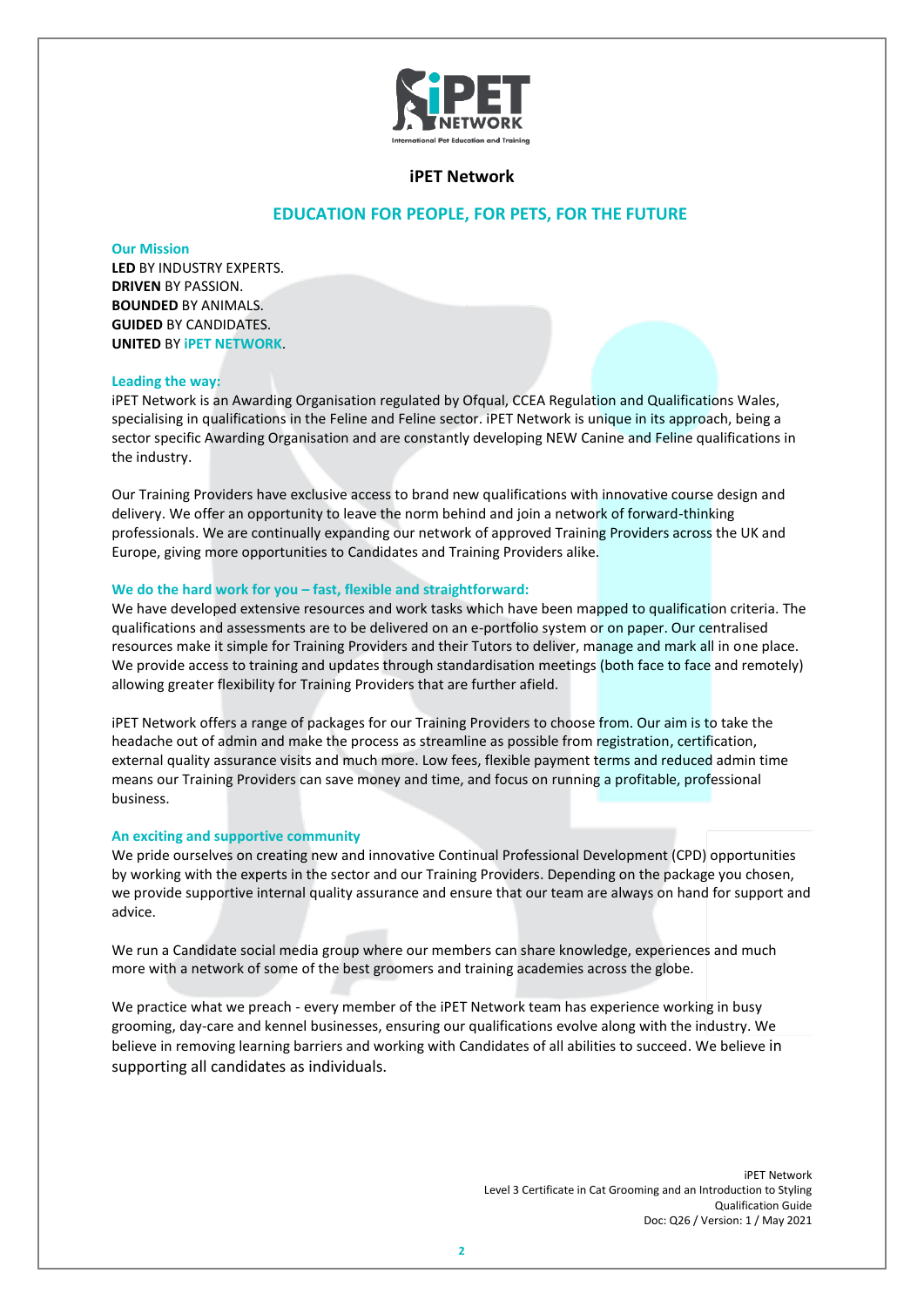

# **Contents**

**1. About this Qualification** 

Objectives of the qualification Guided Learning Hours (GLH) Total Qualification Time (TQT) iPET Network Level 3 Certificate in Cat Grooming and an Introduction to Styling

# **2. Candidate Requirements**

Entry requirements Minimum age Reasonable Adjustment and Special Considerations

# **3. Induction / Initial assessment**

# **4. Achieving the Qualification**

Credits Unit achievement Recording achievement Authentication of the Candidates work

# **5. Qualification Structure**

Units Level descriptor

# **6. Assessment**

Assessment methods Guidance for evidence Photographs Feline Emergency First Aid Styling Assessment requirements Eligibility for the Fast Track

# **7. Offering the Qualification**

Approval to deliver the qualification Standardisation Support for Training Providers Training Providers responsibilities

# **8. Appendix A**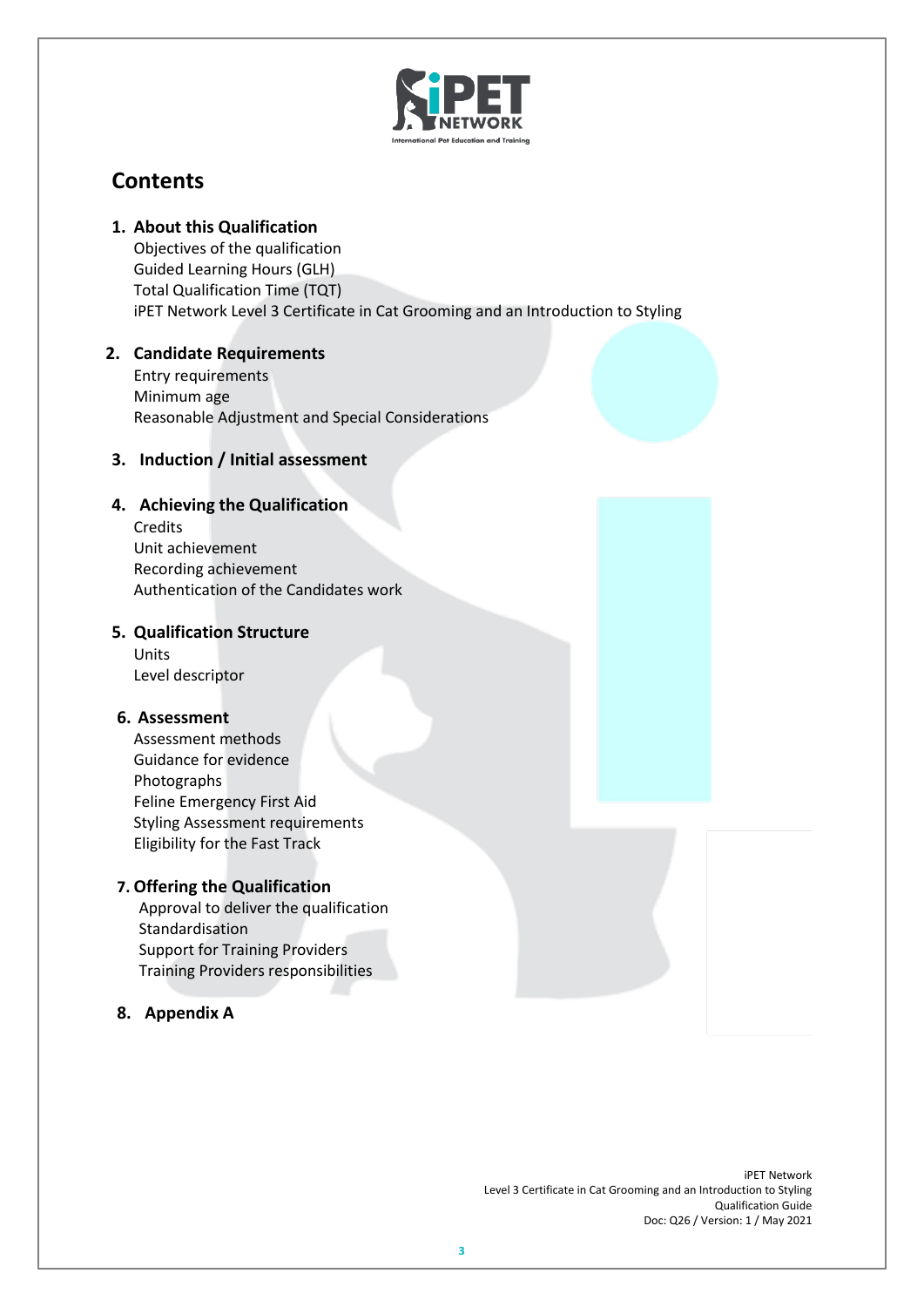

- **9. Qualification Unit Breakdown and Assessor guidance**
- **10. Suggested learning resources**
- **11. Supporting document and information**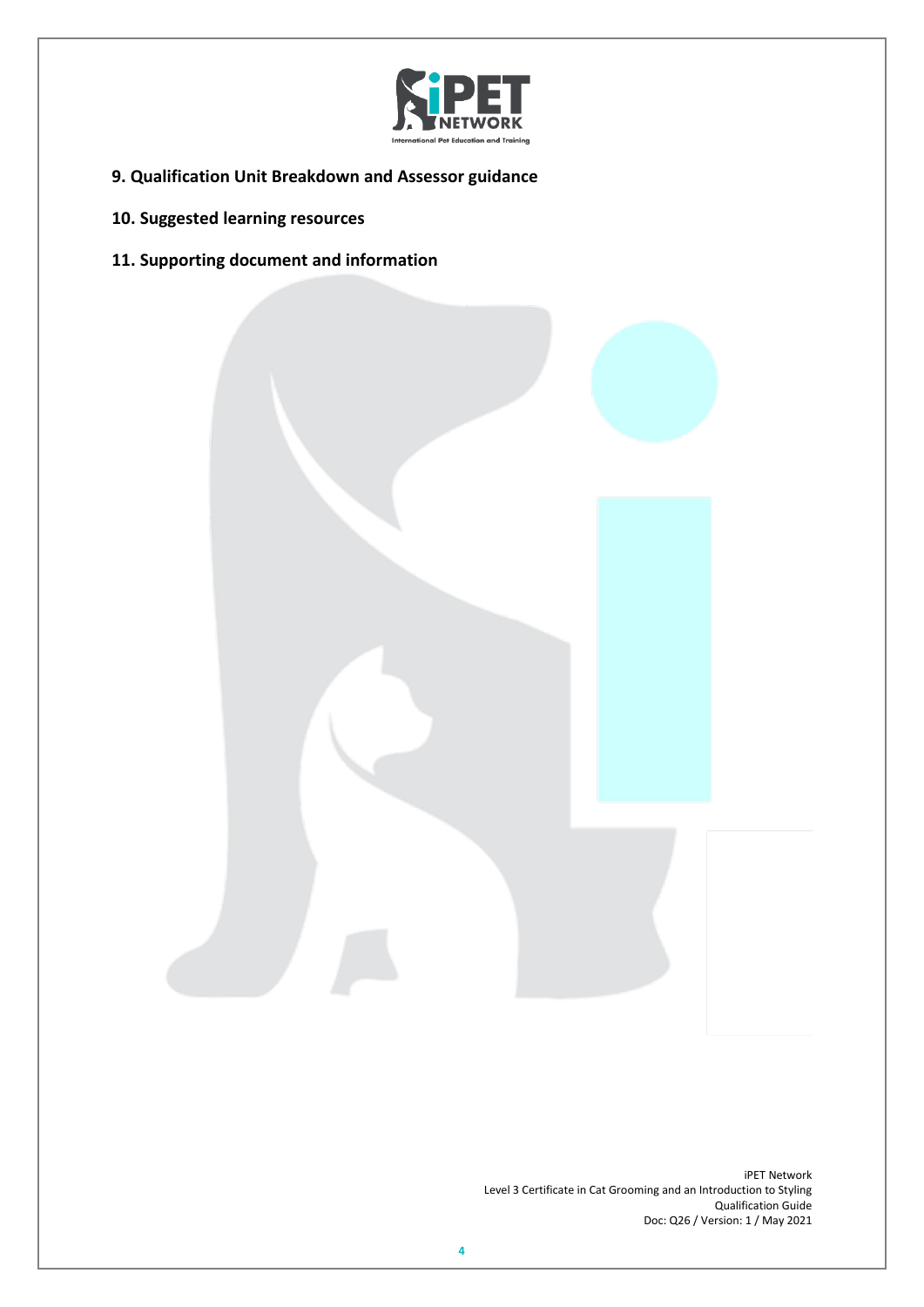

# **1. About this qualification**

The iPET Network Level 3 Certificate in Cat Grooming and an Introduction to Styling is designed to be flexible to meet the real life needs and circumstances of its Candidates. It is aimed at Candidates who wish to gain the skills and knowledge to prepare, style and finish a range of Cat breeds, gaining the knowledge and understanding of the welfare, health and handling of a cat whilst maintaining best practise requirements of health and safety in a grooming environment.

Leading industry experts have reviewed this qualification to ensure the outcome is appropriate for the Cat Grooming Industry and the continued growth and development of the sector.

The qualification is a balance of theoretical and practical learning to ensure that vocational skills lead the qualification with underpinned knowledge developed throughout.

# **Objectives of the qualification**

This qualification is aimed to take Candidates on a journey from complete beginners to competent and confident commercial cat groomers. Depending on the needs of the individual Candidate, the qualification can:

- prepare individuals to progress to a qualification in the same subject area but at a higher level or requiring more specific knowledge, skills and understanding
- prepare Candidates for employment
- support a role in the workplace
- encourage engagement in learning.

iPET Network have designed this qualification to enable Candidates to:

- access a holistic approach to training
- work practically with cats
- gain skills to prepare, style and finish a range of Cat breeds meeting the clients requirements and natural to the breed.

Suggested progression following completion of qualification:

- iPET Network Level 3 Diploma in Cat Grooming and Salon Management
- iPET Network Level 3 Award in Feline Emergency First Aid
- Employment in the cat grooming industry

It is a requirement that assessment of this qualification is conducted in English.

The iPET Network Level 3 Certificate in Cat Grooming and an Introduction to Styling is regulated qualification.

# **Guided Learning Hours (GLH)**

Guided Learning Hours are defined as the number of hours of supervised or directed study time required for a unit or a qualification. Some Candidates will be able to achieve units and qualifications in a shorter time than indicated. Others, for example those with additional support requirements, may need longer.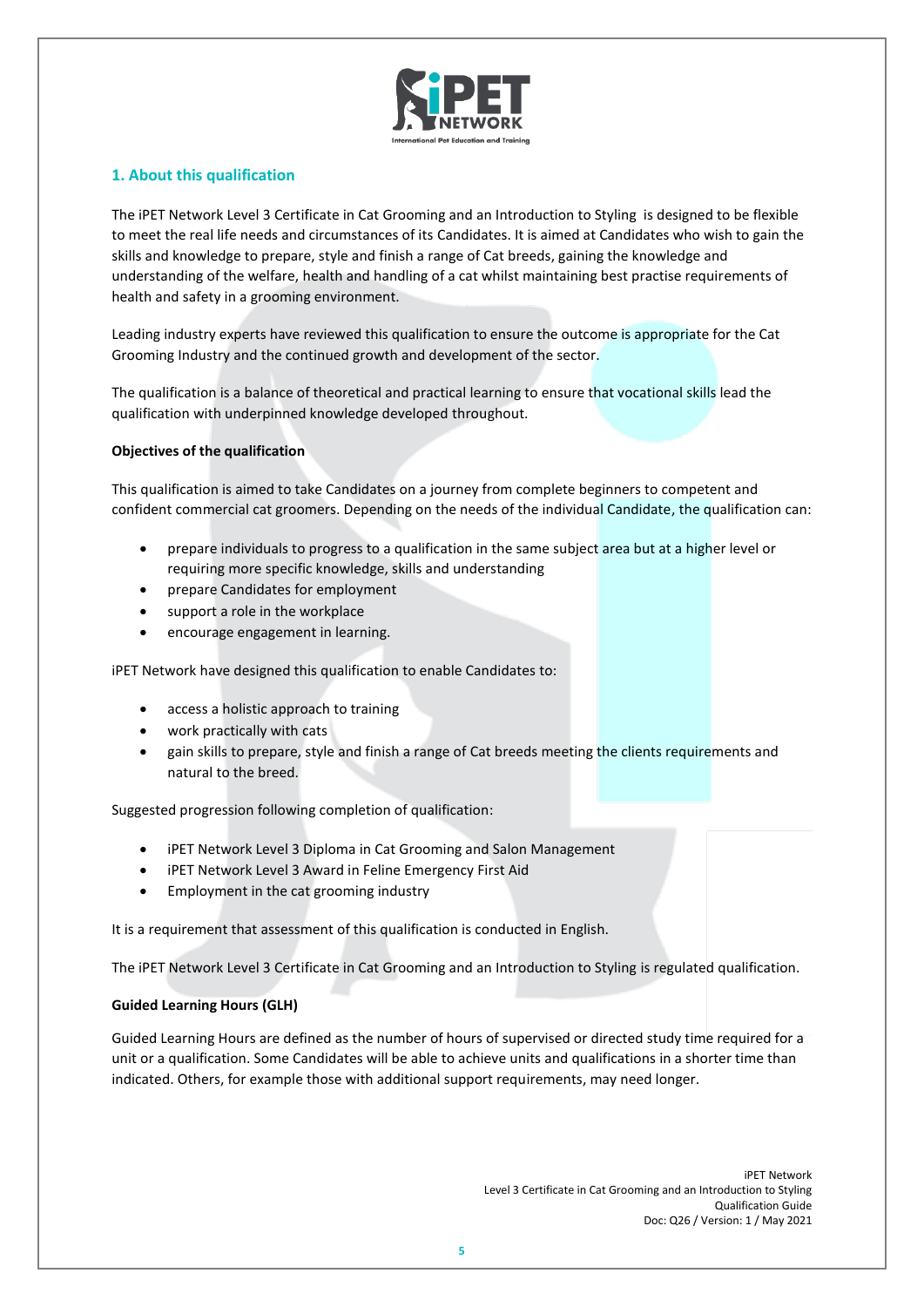

# **Total Qualification Time (TQT)**

Total qualification time is defined as the number of guided learning hours (GLH) plus the time taken by the Candidate for private study or work experience. This time may vary dependent on the individual Candidate e.g. by academic ability.

Guided learning hours and total qualification time for this qualification is:

# **iPET Network Level 3 Certificate in Cat Grooming and an Introduction to Styling**

GLH (Guided Learning Hours): 100 hours

TQT (Total Qualification Time): 160 hours

In total, a Training Provider must provide a minimum of 100 hours training in the learning environment alongside directed home theory.

For example a Training Provider could teach the Candidate from 9am to 5pm (8 hours) and set 2 hours of guided homework for 10 days (Candidates should be completing this amount of extra hours each evening reading, completing diaries, uploading evidence etc.), plus 2 directed home theory days. This equates to up to 10 hours per day of guided learning hours, up to 100 hours over the 10 days. Additional hours study i.e. assignment work, research projects and additional activities contributes to the TQT hours.

If a Training Provider teaches for less hours in a day, then the number of training days will need to be increased to compensate for the reduced hours.

# **2. Candidate requirements**

#### **Entry requirements**

Candidates need to have a level of understanding and be confident to be able to work at Level 3. There are no other entry requirements.

#### **Minimum age**

The minimum age for access to this qualification is 16 years.

Training Providers ought to satisfy themselves that Candidates meet the entry requirements and that Candidates have a level of maturity appropriate for units included in the courses that they offer. If in doubt, please contact iPET Network for advice.

# **Reasonable Adjustment and Special Considerations**

Within the qualification Candidates need to have the physical abilities to complete the practical requirements of the qualification and therefore these potential physical barriers may limit Candidates capability to complete the qualification. The assessment methodology is appropriate and rigorous for individuals or groups of Candidates.

If you have Candidates with identified learning needs you should refer to the Reasonable Adjustment and Special Considerations Policy, available from iPET Network. This gives clear guidance on the reasonable adjustments and arrangements that take account of disability or learning difficulty without compromising the achievement of the assessment criteria.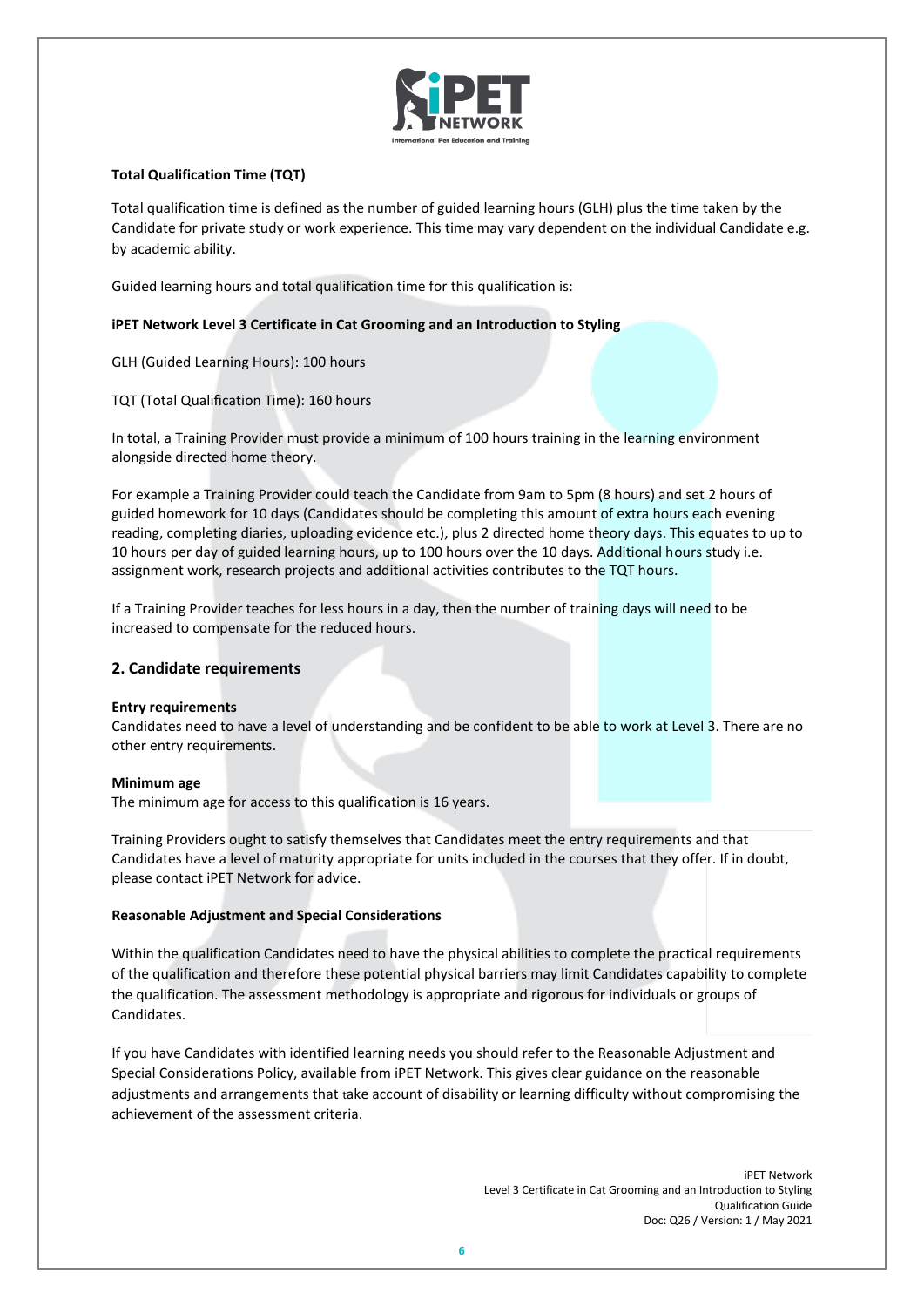

doubt, please contact iPET Network for advice.

#### **Eligibility for the Fast Track**

The iPET Network Level 3 Certificate in Cat Grooming and an Introduction to Styling can be offered as a 'Fast Track' option. This is considering the Candidate's prior attainment and experience. The Candidate needs to demonstrate the following to prove eligibility for the Fast Track option of delivery:

- 1 years' experience Styling with cats
- Customer reviews and, or Employers reference
- Photos of a range of grooms

# **3. Induction / Initial assessment**

An initial assessment / Induction for each Candidate must be made before the start of their programme to identify:

- If the Candidate has any specific learning or training needs,
- Support and guidance, they may need when working towards their qualification,
- The appropriate type and level of qualification.

Each Training Provider must carry out an induction so that Candidates fully understand the requirements of the qualification, their responsibilities as a Candidate, and the responsibilities of the Training Provider. This information will need to be recorded.

During the induction, candidates must be made aware of Malpractice and the consequences of committing Malpractice such as Plagiarism or cheating. Please see iPET Network's Malpractice and Maladministration Policy and Procedure (including Sanctions) for details of indicative sanctions against Candidates.

# **4. Achieving the qualification**

# **Credits**

To be awarded the iPET Network Level 3 Certificate in Cat Grooming and an Introduction to Styling, Candidates must achieve 16 credits.

#### **Unit achievement**

All of the assessment criteria in a unit must be met before the unit is deemed to be achieved. The unit achievement is not graded: units are either achieved or not achieved.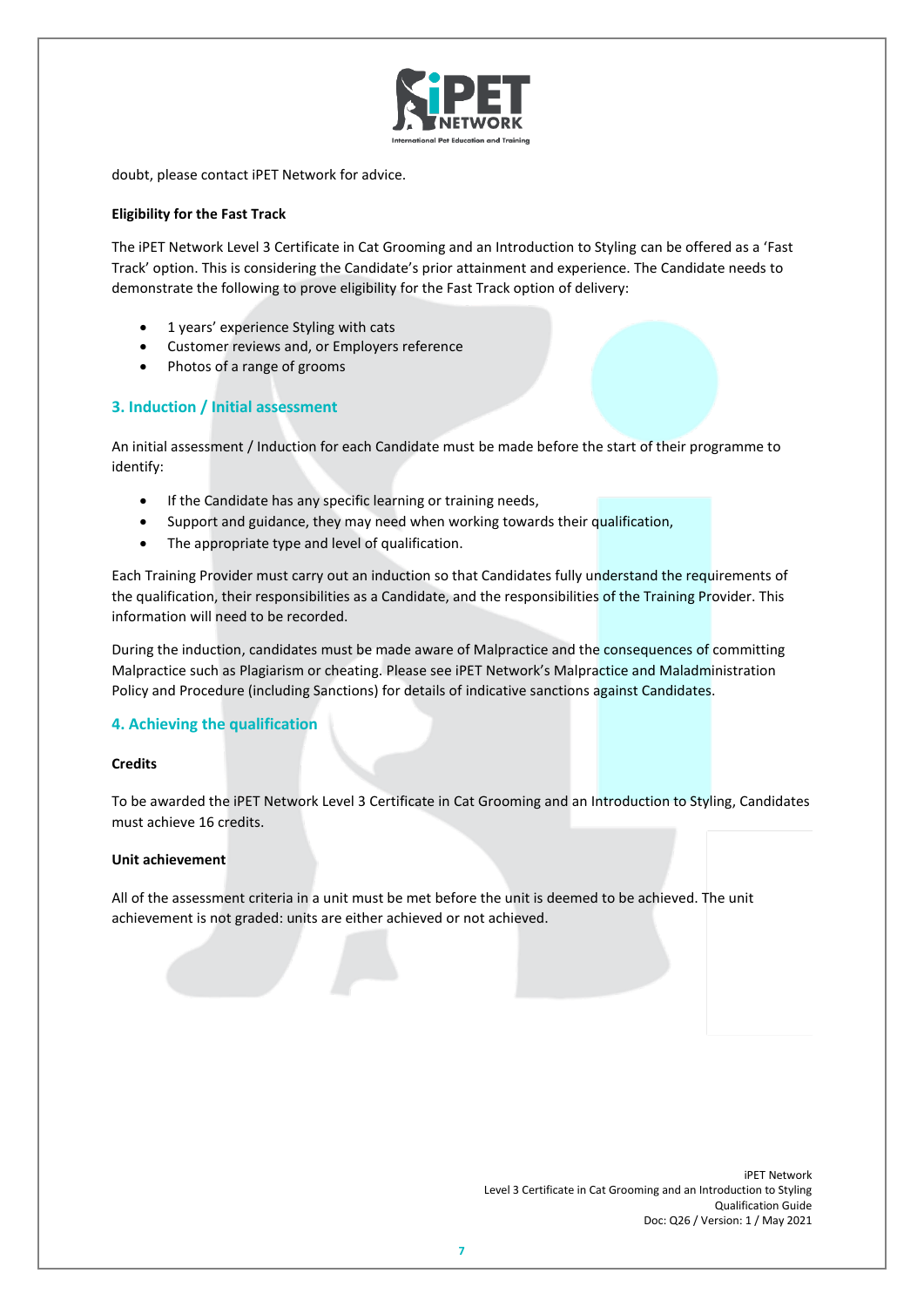

# **Recording achievement**

Training Providers must record the Candidate's achievement of each unit on an appropriate form(s) or electronic system. Training Providers should record the Candidate's achievement against the specific unit assessment criteria evidenced by the task.

# **Authentication of the Candidates work**

Training Providers must demonstrate that the Candidates work is authentic. This can be done through using iPET Network's E-portfolio system which provides secure access to each Candidate or an alternative E-portfolio system. If a Training Provider is using paper portfolio, then they must demonstrate authentic work and transparent feedback from marking to internal quality assurance.

If Malpractice is suspected, the candidate will be reported following the Training Provider and iPET Network's Malpractice and Maladministration policies.

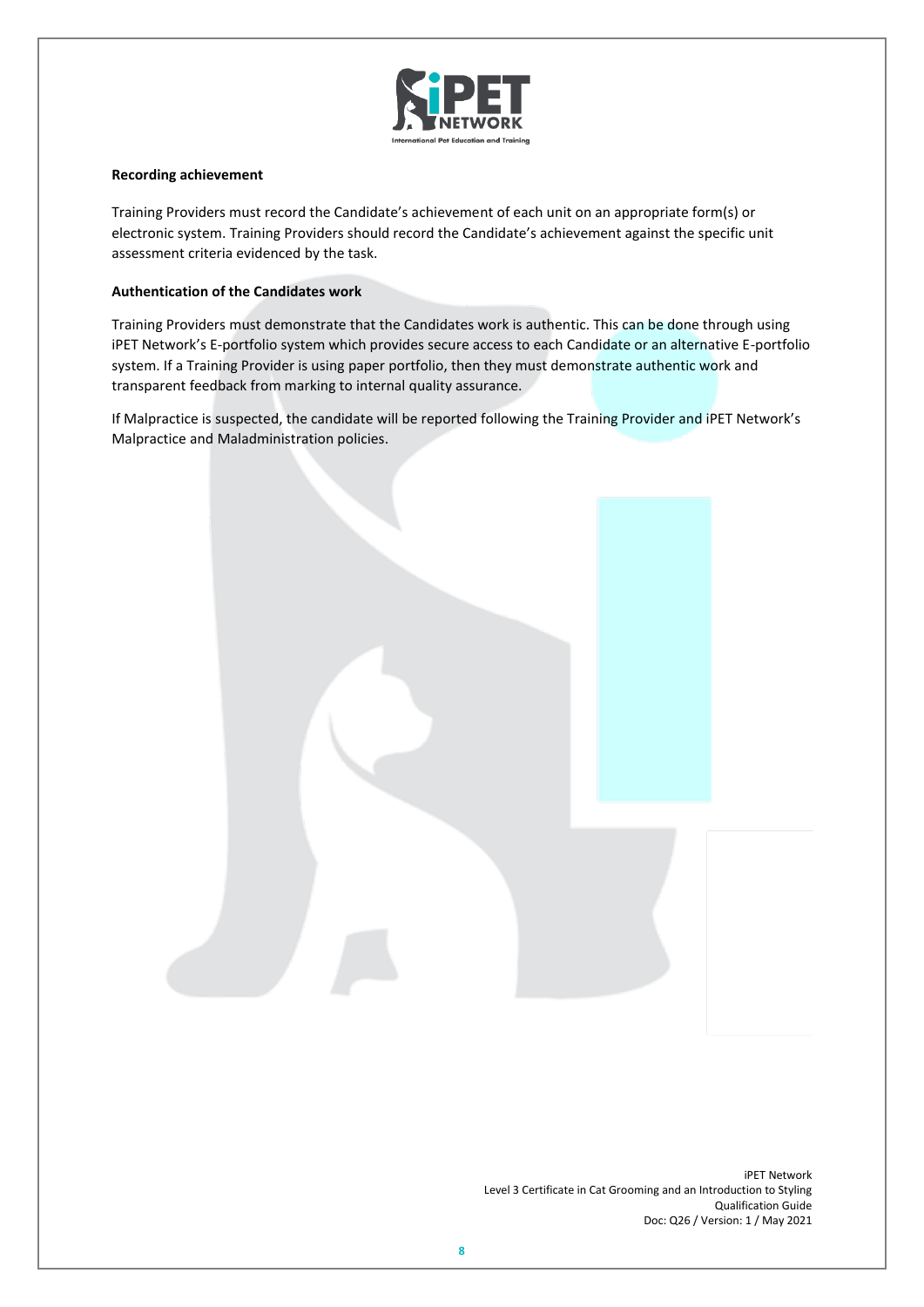

# **5. Qualification structure**

#### Units

| <b>iPET</b><br><b>Network</b><br>Reference<br>No. | <b>Title</b>                                                               | Level | Credit         | <b>GLH</b> | <b>TQT</b> | Unit<br>Reference<br>number |
|---------------------------------------------------|----------------------------------------------------------------------------|-------|----------------|------------|------------|-----------------------------|
| 324                                               | <b>Health and Safety in a Cat Grooming</b><br><b>Environment</b>           | 3     | $\overline{2}$ | 13         | 20         | F/618/7298                  |
| 325                                               | <b>Promote the Welfare of Cats</b><br>conforming with Relevant Legislation | 3     | 3              | 13         | 30         | J/618/7299                  |
| 327                                               | <b>Assess and Plan Cat Grooming Styles</b><br>and Maintenance of Equipment | 3     | 3              | 13         | 30         | T/618/7301                  |
| 334                                               | <b>Feline Welfare and Health Checking</b>                                  | 3     | $\overline{2}$ | 12         | 20         | R/618/7306                  |
| 333                                               | Prepare, Style and Finish a Selection of<br><b>Cat Breeds</b>              | 3     | 6              | 51         | 60         | Y/618/7307                  |

# **Level descriptor**

| Level   | <b>Knowledge Descriptor (the</b><br>holder)                                                                                                                                                                                                                                                                                                                                                                       | <b>Skills Descriptor (the holder</b><br>$can$ )                                                                                                                                                                                                                                                           |
|---------|-------------------------------------------------------------------------------------------------------------------------------------------------------------------------------------------------------------------------------------------------------------------------------------------------------------------------------------------------------------------------------------------------------------------|-----------------------------------------------------------------------------------------------------------------------------------------------------------------------------------------------------------------------------------------------------------------------------------------------------------|
| Level 3 | Has factual, procedural, and<br>theoretical knowledge and<br>understanding of a subject or<br>field of work to complete tasks<br>that while well-defined, may be<br>complex and non-routine. Can<br>interpret and evaluate relevant<br>information and ideas. Is aware of<br>the nature of the area of study or<br>work. Is aware of different<br>perspectives or approaches<br>within the area of study or work. | Identify, select, and use<br>appropriate cognitive and<br>practical skills, methods and<br>procedures to address problems<br>that while well-defined, may be<br>complex and non-routine. Use<br>appropriate investigation to<br>inform actions. Review how<br>effective methods and actions<br>have been. |

# **6. Assessment**

This qualification requires achievement of the specified units and summative assessments. The assessment process is as follows:

• Assessments are internally arranged and carried out by iPET Network approved Tutors at the Training Provider.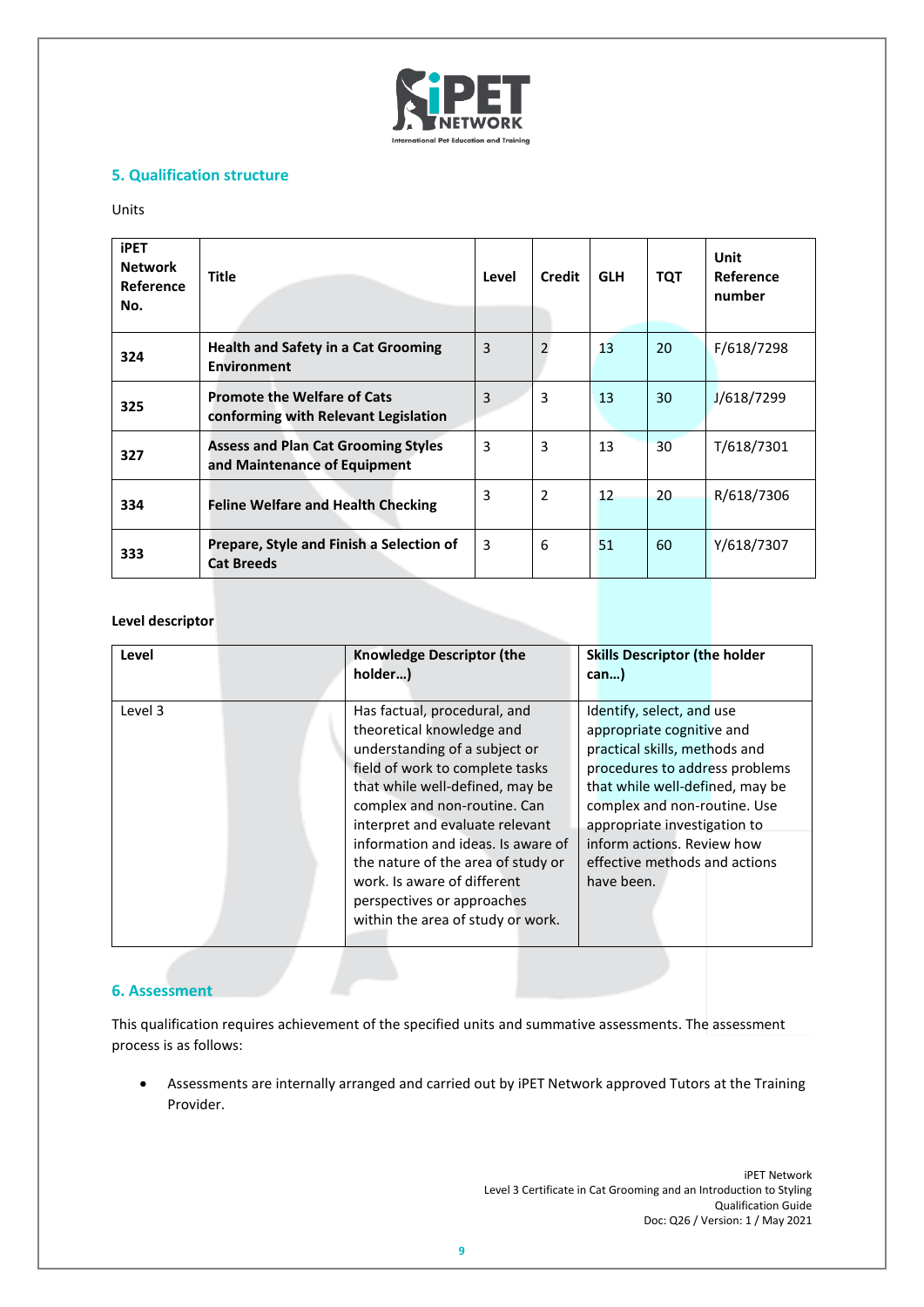

- Assessment documents and resources can only be downloaded within 5 working days of the assessment date from the Training Providers Web Portal.
- The resulting portfolios of assessed evidence are internally quality assured by an Internal Quality Assurer (IQA) at the Training Provider or by remote visit (All formal assessments must be sampled from every Candidate).
- The portfolios of assessed evidence are quality assured either by an iPET Network External Quality Assurer (EQA) or, for Training Providers with Direct Claims Status, an Internal Quality Assurer (IQA) approved by iPET Network. Please note a minimum of one Candidate's formal assessment will be sampled during the 2 EQA audits per year.

For further information on iPET Network Quality Assurance requirements please refer to www.ipetnetwork.co.uk for the iPET Network Quality assurance requirements document.

# **Assessment strategy**

When delivering this iPET Network qualification and units contained, Training Providers must carry out three Summative Assessments. One assessment must be clearly documented by video evidence to authenticate and be assessed by an Internal Quality Assurer that is not involved in the delivery of the qualification and have investment in the outcome of the assessment. See below the details for this assessment.

It is important when devising assessments to differentiate between the assessment method (what the Candidate is asked to do) and the evidence (what the Candidate produces).

When carrying out any assessment method, Tutors will need to consider the presentation of the assessment task to the Candidate to make it fair and accessible. Tutors may also need to consider arrangements for Candidates with particular learning difficulties and will need to be aware of iPET Network's policy on reasonable adjustments.

Assessment methods may be adapted due to potential contingency plans for assessments, this will be decided and authorised by iPET Network only.

# **Styling assessment requirements**

When delivering this iPET Network qualification and units contained, Training Providers must carry out two formal summative assessment.

Further information about the assessment methods and requirements are available to approved Training Providers in the Qualification Handbook.

# **Marking**

These assessments are graded as pass or fail and the assessors decision is final. \*Please note re-assessments are permitted.

# **Qualification grading**

• This qualification is graded pass or fail and the assessor's decision is final.

# **Internal Quality Assurance**

A qualified IQA must be instructed to carry out the internal quality assurance of this qualification for each Candidate. The level of sampling carried out will depend on the Tutor's and Training Provider's risk rating. A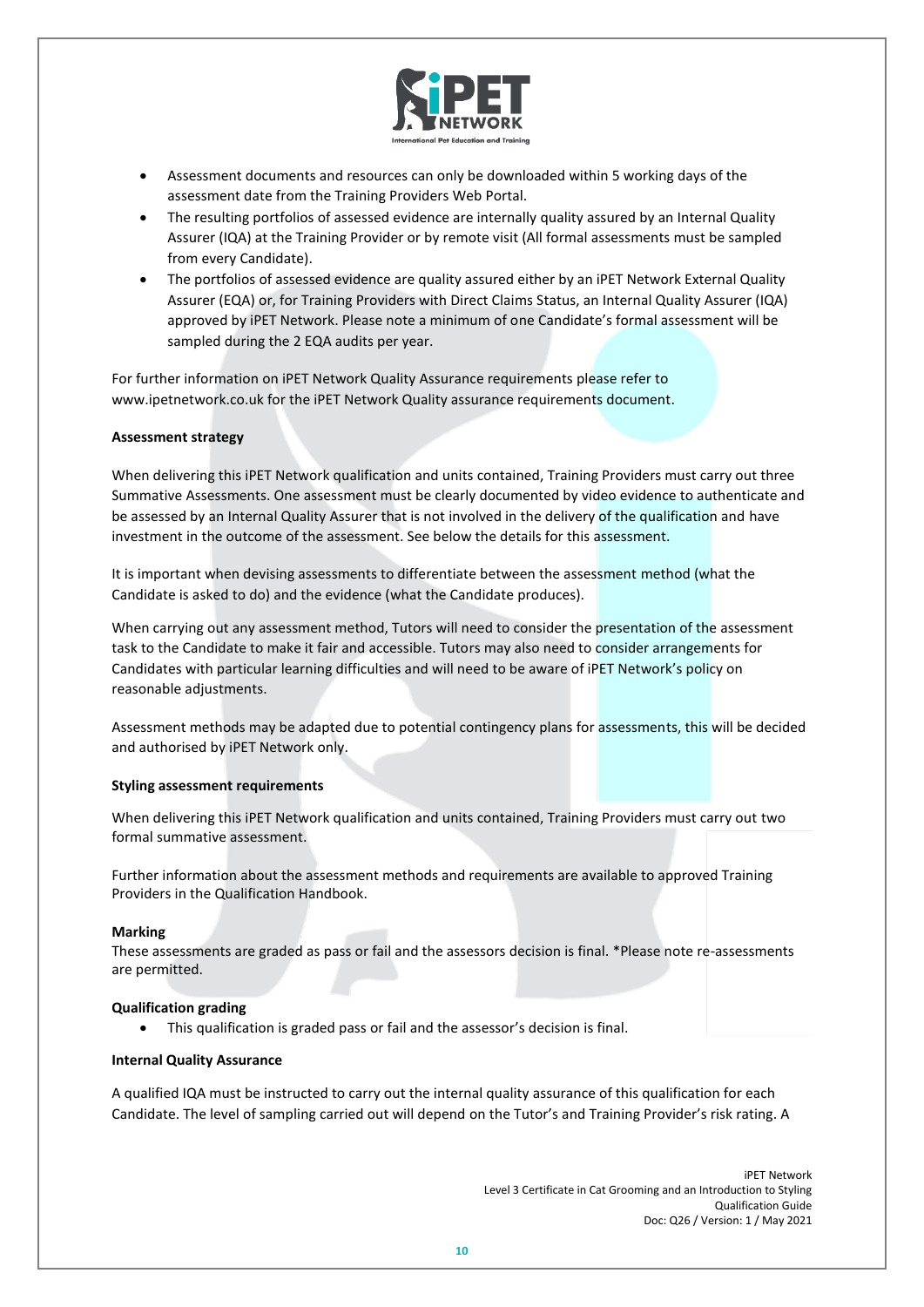

minimum of each unit and each Candidate must be sampled for each Tutor. See *Internal Quality Assurance Strategy* for further guidance and documentation.

#### **Formative sampling**

The IQA will then carry out a formative sampling of available evidence and a minimum of one grooming diary from days 5-10 (to check the standard of skills developed), and if the Candidates progress is suitable according to their time in learning.

#### **Summative sampling**

Once the Candidate has completed the qualification the Tutor must inform the IQA. The IQA is then required to complete a 'final' sample before requesting the Candidates' certificate.

#### **Summative Assessment**

All Candidates summative Cat grooming assessments will be 100% internally quality assured regardless of the Tutors risk rating. This is to ensure robust quality assurance and to address potential conflicts between the tutor and the candidate regarding the summative assessment decision. Evidence is available for standardisation purposes. The IQA must be able to directly sample video evidence from 1 of the 3 assessments.

#### **Accessing Assessment documents and Storage**

When a Candidate is ready to take an assessment, the Tutor must use their unique log in detail to access the Web Portal to download the assessment form and any resources / guides. The assessment must only be downloaded within 5 working days of the scheduled assessment date and time. Once downloaded the Tutor must store the assessment in a secure area such as a locked cupboard or a separate location to the assessment venue. After the assessment is completed, the assessment must then be uploaded on to either the Web Portal or the E-portfolio subject to the Training Provider's selection of portfolio.

#### **Appeals**

To ensure a fair assessment procedure is carried out the Candidate must be full briefed on the assessment requirements and given the instructions on their rights to appeal. All Training Providers must have an up to date Appeals procedure.

# **What constitutes a fail?**

It is at the Tutor's professional discretion if they pass or fail the Candidate. Below is a guide of examples on what would constitute a fail during a Cat grooming assessment:

- Inappropriate handling of the Cat
- A lack of overall knowledge of the Cat
- Injury to the Cat
- Personal safety jeopardy

Please note this list is not exhaustive.

When making an assessment decision it is important that all evidence and feedback is documented to support the assessment decision whether it is a pass or fail. If the decision is a fail, then the Candidate must be provided with support and the opportunity to re-sit the assessment once they are ready.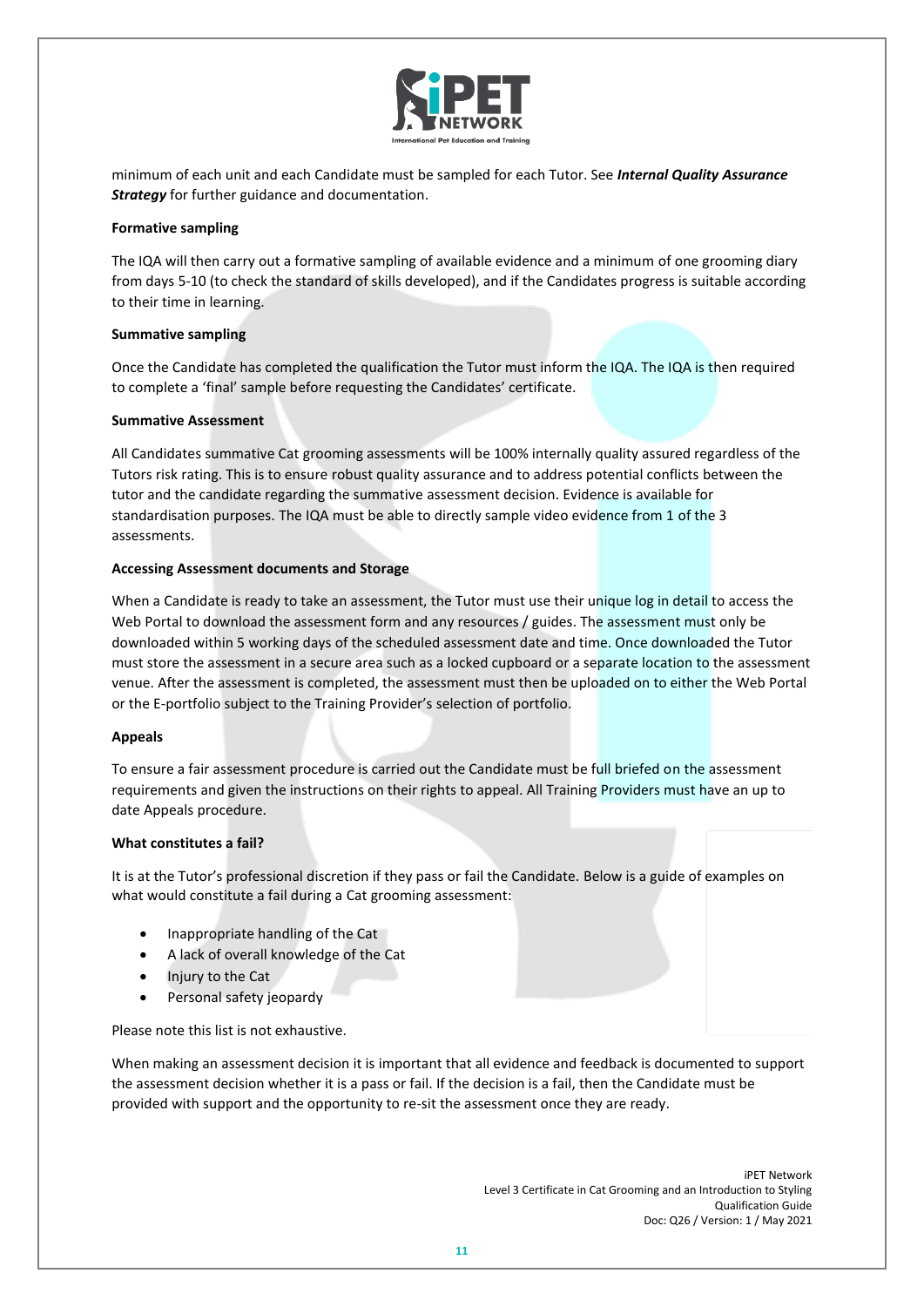

# **7. Offering the qualification**

Training Providers wishing to deliver this qualification will need to demonstrate the ability to adhere to quality assurance and assessment regulations.

All procedures for the use of this qualification or units of this qualification, including approval, registration of Candidates, quality assurance process and certification will be completed through iPET Network, who will have an allocated Account Manager to support the Training Provider. Any queries or difficulties should be directed to the iPET Network office on 0800 433 4700.

# **Approval to offer the qualification**

Training Providers wishing to offer this qualification must note the requirements stipulated in Appendix A of this guide.

To gain approval to offer the qualification, Training Providers must submit an iPET Network qualification form which can be downloaded from the website www.ipetnetwork.co.uk.

To offer this qualification, potential Training Providers must apply for Training Provider approval with iPET Network. Applications can be made via email info@ipetnetwork.co.uk or by calling 0800 433 4700.

For more information, visit our website www.ipetnetwork.co.uk.

# **Standardisation**

Standardisation is a process that promotes consistency in the understanding and application of standards.

Standardisation:

- Establishes statements on the standard of evidence required to meet the assessment criteria for the units in iPET Network qualifications.
- Makes recommendations on assessment practice.
- Produces advice and guidance for the assessment of units.
- Identifies good practice in assessment.

It is a requirement of the Training Provider approval process that each Training Provider offering units from iPET Network qualifications must provide assessment materials and Candidates' evidence for standardisation if requested.

iPET Network will notify Training Providers of the required sample for standardisation purposes. Assessment materials, Candidates' evidence and Tutor feedback will be sent to iPET Network by Training Providers.

Outcomes from standardisation will be available to Training Providers through iPET Network.

# **Support for Training Providers**

iPET Network provide all of our Training Providers with on-going support and advice on the use of iPET Network units and qualifications, including the requirements for assessment.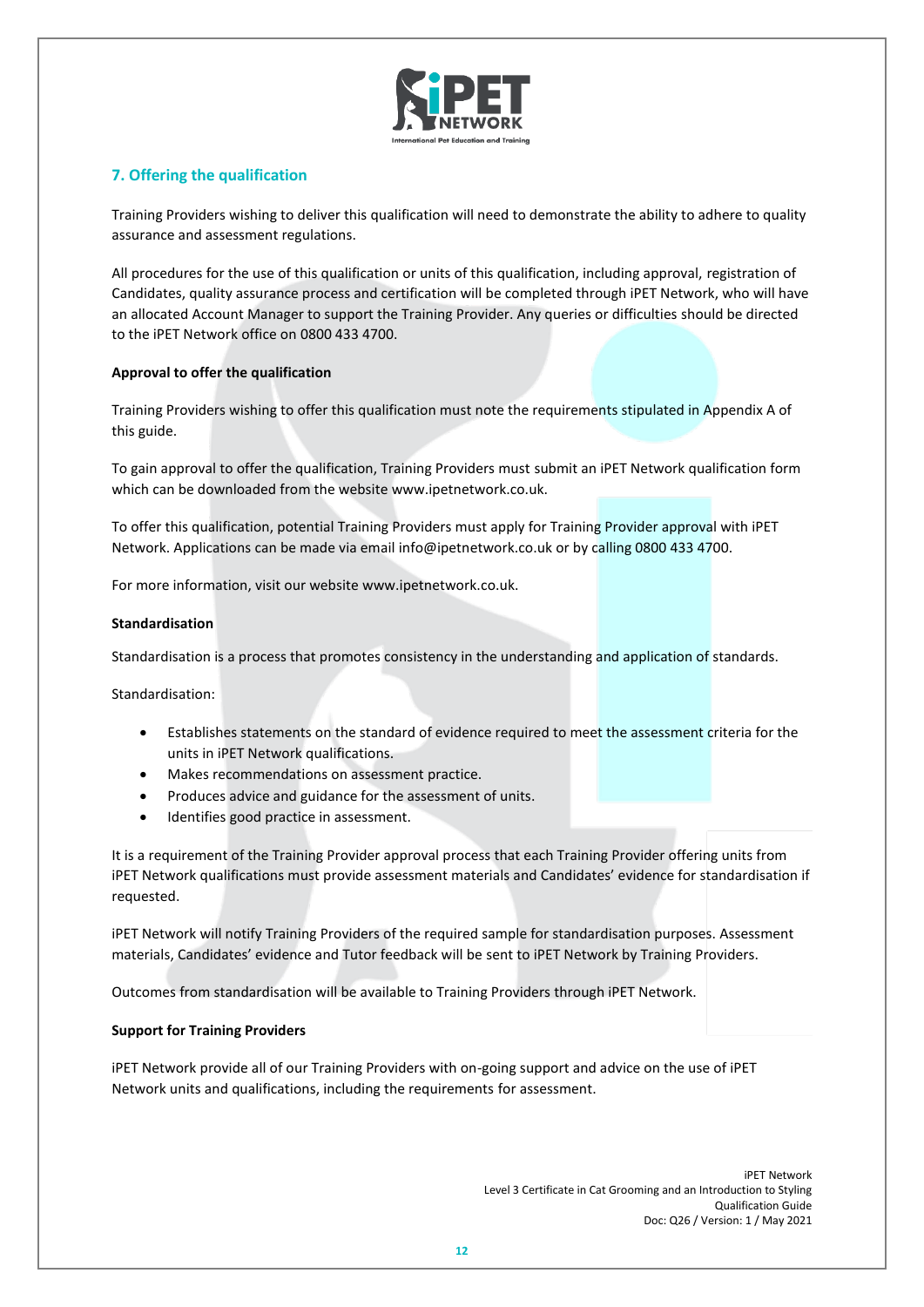

If Training Providers are approved to offer iPET Network units and qualifications have obtained a UKPRN (UK Provider Reference Number) from the UKRLP (UK Register of Learning Providers), this will be used as the Training Providers reference number. If a Training Provider has not obtained a UKPRN they will be issued with a unique IPET Network Training Provider number.

Information about obtaining a Unique Candidate Number (ULN) on behalf of the Candidates is included in the iPET Network Training Provider Handbook.

# **Training Providers responsibilities**

Each Training Provider should identify a Training Provider contact who will be responsible for any iPET Network provision within the Training Provider organisation.

The Training Provider contact must ensure all procedures relating to the delivery of the qualification operate effectively in the centre.

The Training Provider contact is the person responsible for confirming and ensuring that the Training Provider meets The Training Provider contact is responsible for ensuring all relevant iPET Network documentation is distributed as required within the Training Provider and that the security requirements for external assessment are adhered to, where applicable.

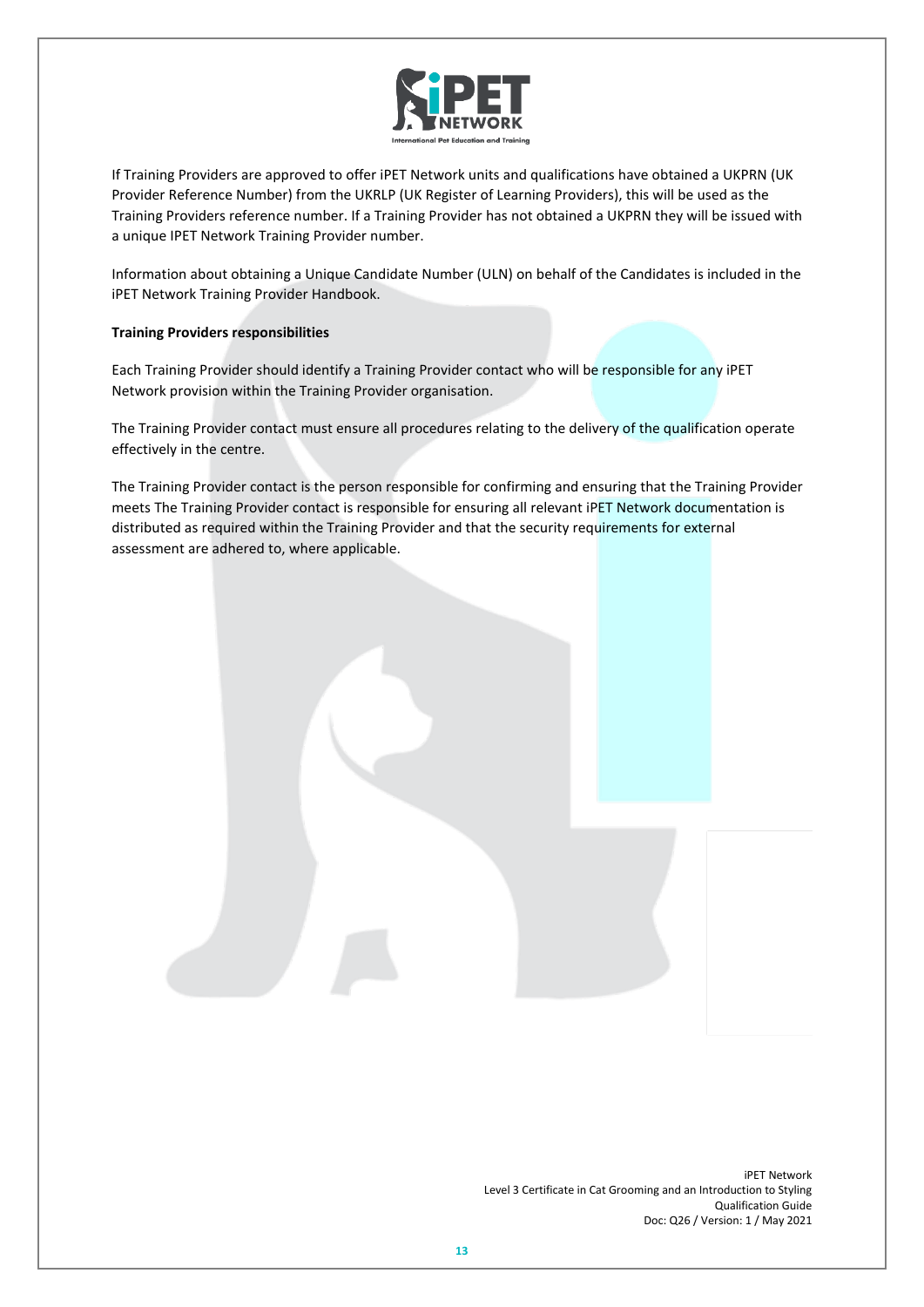

# **8. Appendix A – Requirements to deliver this qualification**

To offer this qualification, Training Providers must ensure that Tutors delivering this qualification have one of the following recognised professional qualifications or relevant experience to demonstrate Cat Grooming:

- the iPET Network Level 3 Diploma in Cat Grooming and Salon Management; or
- OCNWM Level 3 Diploma in Feline Care, Behaviour and Welfare

or

• 3 years Cat Grooming experience – Evidence will need to be provided

and

• has a minimum of 2 years' professional and practical Cat Grooming experience if one of the Cat Grooming related qualifications detailed above is also held.

and

hold a teaching certificate (examples detailed below) and / or demonstrate teaching experience

- the Level 3 Award in Education and Training; or
- the Level 3 Certificate in Education and Training for Cat Grooming Tutor; or
- the Level 4 Certificate in Education and Training; or
- Level 3 or 4 PTLLS (or equivalent).

It is recommended that a teaching qualification is achieved within 6 months of approval.

Training Providers must also ensure that they have in place an Internal Quality Assurance person who:

- Holds or is working towards a Level 4 Award in Internal Quality Assurance of Assessment Processes and Practices or its equivalent
- Has substantial experience of working in the animal care industry and grooming experience
- Is familiar with the assessment requirements of the qualification for which they are the Internal Quality Assurer

Or

• Gold package registrations are used *(Refer to Training Provider Fees)*

**9. Qualification Unit Breakdown and Assessor Guidance**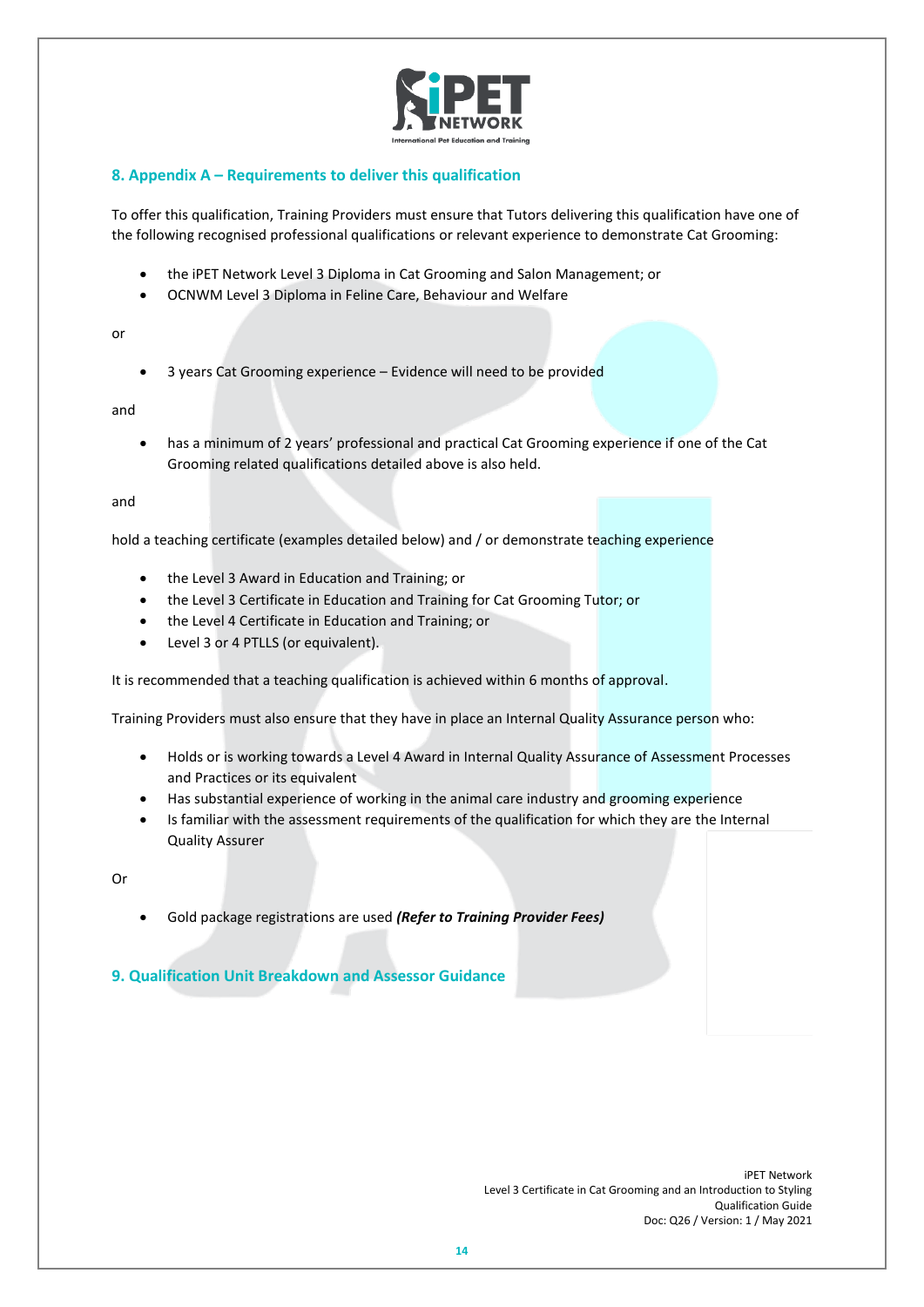

| Unit title:                        | <b>Health and Safety in a Cat Grooming Environment</b>                                                                                                                                                                                                                                                                                                                                                  |
|------------------------------------|---------------------------------------------------------------------------------------------------------------------------------------------------------------------------------------------------------------------------------------------------------------------------------------------------------------------------------------------------------------------------------------------------------|
| Level:                             | 3                                                                                                                                                                                                                                                                                                                                                                                                       |
| <b>Credit value:</b>               | $\overline{2}$                                                                                                                                                                                                                                                                                                                                                                                          |
| GLH:                               | 13                                                                                                                                                                                                                                                                                                                                                                                                      |
| TQT:                               | 20                                                                                                                                                                                                                                                                                                                                                                                                      |
| Unit code:                         | 324                                                                                                                                                                                                                                                                                                                                                                                                     |
| Unit reference number:             | F/618/7298                                                                                                                                                                                                                                                                                                                                                                                              |
| Unit aim:                          | The aim of this unit is to provide the knowledge, skills and<br>understanding of the importance of Health and Safety<br>demonstrating awareness of hazards, risks and Bio security<br>complying with relevant legislation and codes of practice<br>fundamental to the grooming environment. To ensure safe<br>working practices of groomers and Cats in their care to the highest<br>welfare standards. |
| <b>Number of learning outcomes</b> | 3                                                                                                                                                                                                                                                                                                                                                                                                       |

| <b>Learning Outcomes</b>              |  | <b>Assessment Criteria</b>                                       |  |  |
|---------------------------------------|--|------------------------------------------------------------------|--|--|
|                                       |  |                                                                  |  |  |
| The learner will:                     |  | The learner can:                                                 |  |  |
| 1.<br>Understand the requirements of  |  | 1.1. Describe how the Animal Welfare Act 2006 is maintained      |  |  |
| relevant legislation and safe         |  | in a Cat grooming environment (Or any Animal Welfare             |  |  |
| working practices for Cats and        |  | legislation that is relevant to current law.)                    |  |  |
| Groomers in a grooming                |  | 1.2. Identify relevant Feline related legislations and how these |  |  |
| environment.                          |  | are met in a grooming environment                                |  |  |
|                                       |  | 1.3. Identify relevant health and safety legislation and how     |  |  |
|                                       |  | these are met in a grooming environment                          |  |  |
|                                       |  | 1.4. Understand how environmental damage can be                  |  |  |
|                                       |  | minimised in a Cat grooming environment                          |  |  |
|                                       |  | 1.5. Understand how to dispose of waste safely in accordance     |  |  |
|                                       |  | to relevant legislation to include:                              |  |  |
|                                       |  | Organic waste                                                    |  |  |
|                                       |  | Inorganic waste                                                  |  |  |
| Understand the importance of<br>2.    |  | 2.1. Prepare a risk assessment for a Cat grooming                |  |  |
| hazards and risks in a grooming       |  | environment                                                      |  |  |
| environment                           |  | 2.2. Describe how to minimise risks when lone working            |  |  |
| Be able to clean and maintain a<br>3. |  | 3.1. Select and use the appropriate personal protective          |  |  |
| Cat grooming environment to           |  | equipment and cleaning materials following                       |  |  |
| sustain Bio Security                  |  | manufactures and organisational instructions                     |  |  |
|                                       |  | 3.2. Clean and maintain a range of areas within the grooming     |  |  |
|                                       |  | environment, to include:                                         |  |  |
|                                       |  | Floors and Walls<br>$\bullet$                                    |  |  |
|                                       |  | Grooming tables<br>٠                                             |  |  |
|                                       |  | Bathing / Drying area<br>Accommodation                           |  |  |
|                                       |  | Public areas                                                     |  |  |
|                                       |  | <b>Staff facilities</b>                                          |  |  |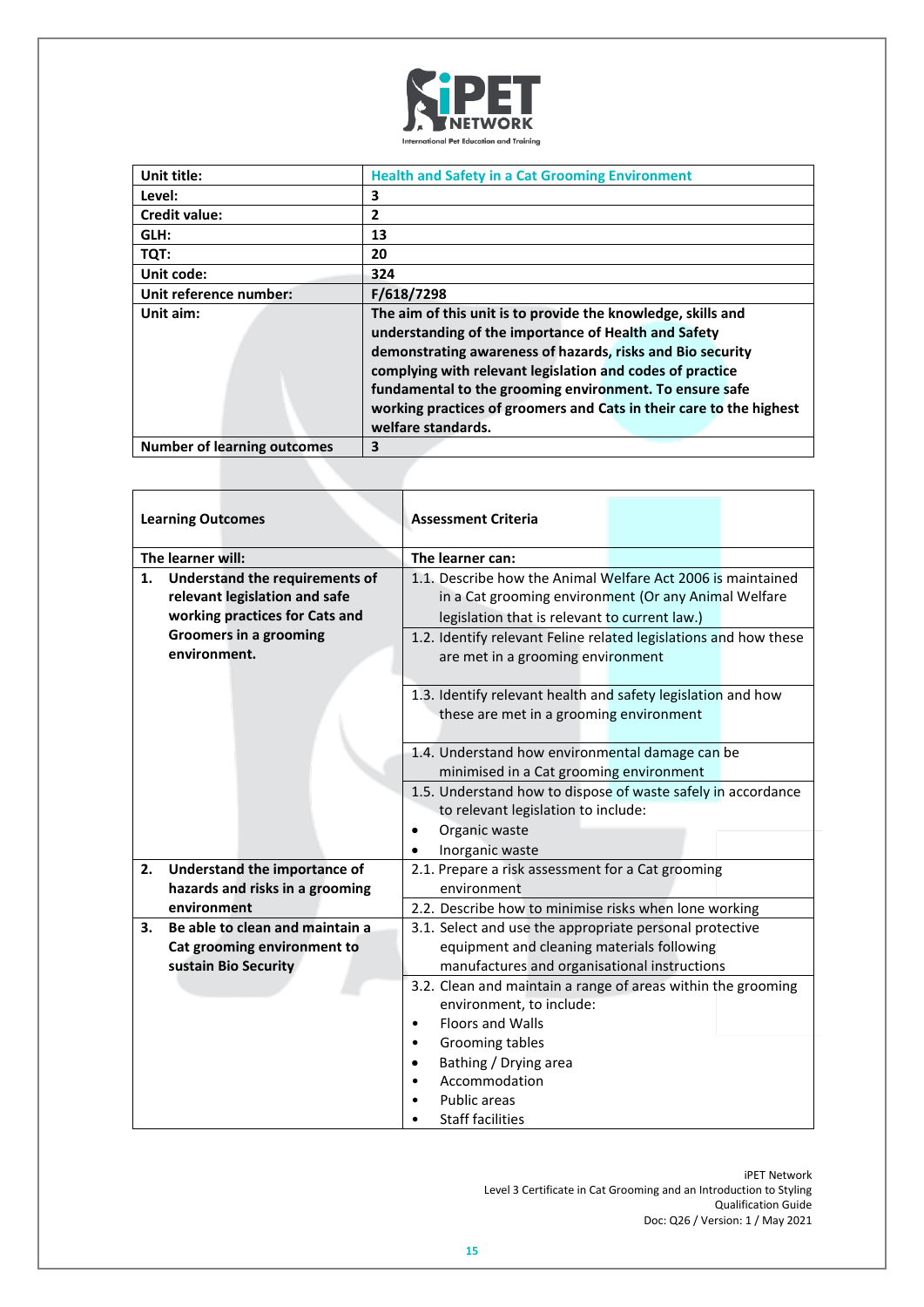

| 3.3. Understand the correct use and importance of sterilising |
|---------------------------------------------------------------|
| equipment.                                                    |
| 3.4. Ensure that animal welfare and security is maintained    |
| during cleaning operations                                    |

| Sector Subject Area (SSA)                           | 3.3        |
|-----------------------------------------------------|------------|
| Date from which unit will be available for learners | 27/05/2021 |
| Unit review date                                    | 27/05/2025 |

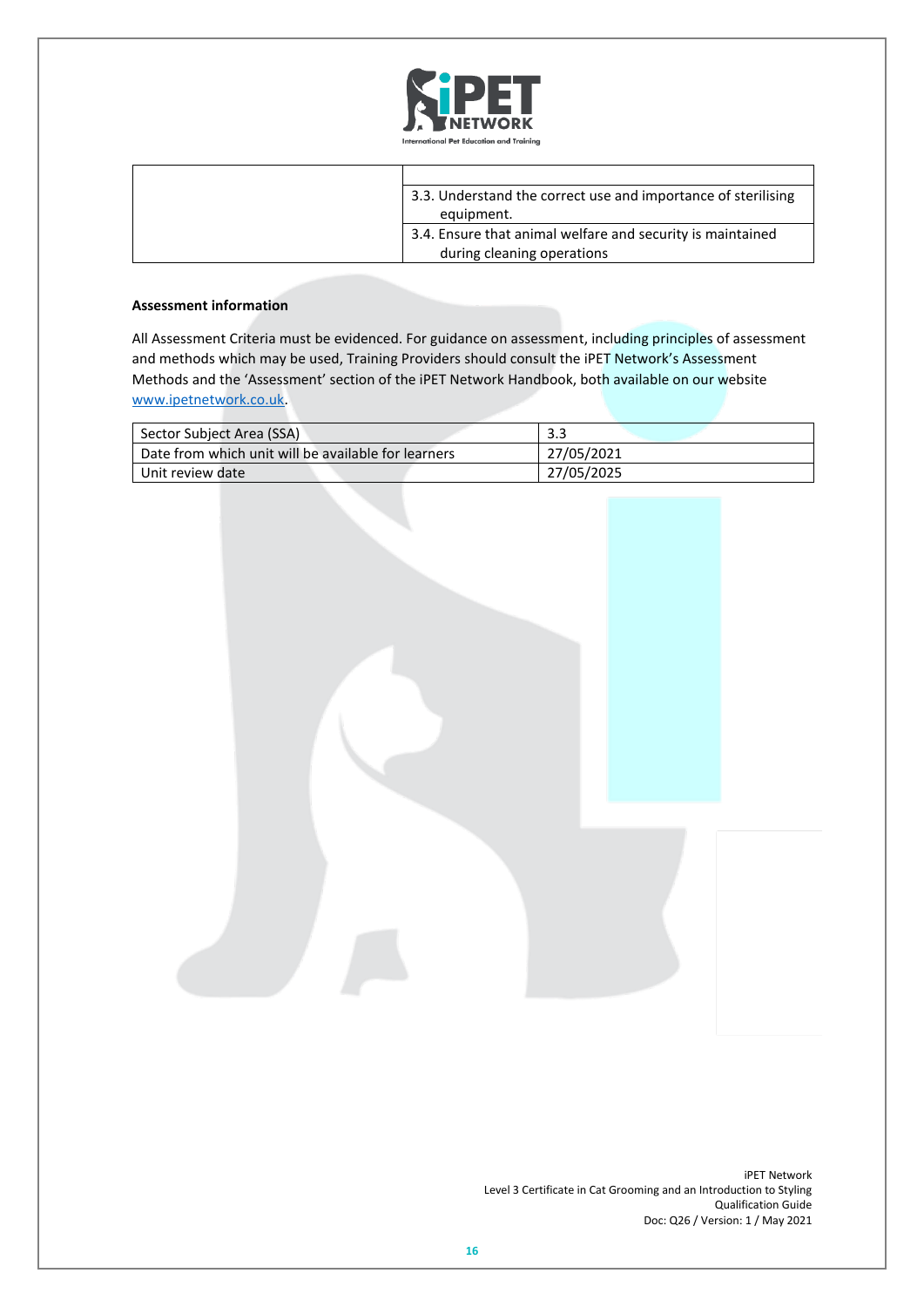

| Unit title:                        | <b>Promote the Welfare of Cats conforming with Relevant Legislation</b>                                                                                                                                                                                                                                                                  |  |
|------------------------------------|------------------------------------------------------------------------------------------------------------------------------------------------------------------------------------------------------------------------------------------------------------------------------------------------------------------------------------------|--|
| Level:                             | 3                                                                                                                                                                                                                                                                                                                                        |  |
| <b>Credit value:</b>               | 3                                                                                                                                                                                                                                                                                                                                        |  |
| GLH:                               | 13                                                                                                                                                                                                                                                                                                                                       |  |
| TQT:                               | 30                                                                                                                                                                                                                                                                                                                                       |  |
| Unit code:                         | 325                                                                                                                                                                                                                                                                                                                                      |  |
| Unit reference number:             | J/618/7299                                                                                                                                                                                                                                                                                                                               |  |
| Unit aim:                          | The aim of this unit is to provide the knowledge, skills and<br>understand how to promote and maintain the health and welfare<br>of animals following health and safety and Animal Welfare<br>requirements. To recognise welfare issues and be able to take<br>specific measures to make adjustments to the environmental<br>conditions. |  |
| <b>Number of learning outcomes</b> | $\overline{2}$                                                                                                                                                                                                                                                                                                                           |  |

| <b>Learning Outcomes</b> |                                    | <b>Assessment Criteria</b>                                     |  |  |
|--------------------------|------------------------------------|----------------------------------------------------------------|--|--|
|                          |                                    |                                                                |  |  |
|                          | The learner will:                  | The learner can:                                               |  |  |
| 1.                       | Be able to promote and maintain    | 1.1. Provide and maintain care for felines in a way which is   |  |  |
|                          | the health and welfare of felines. | consistent with relevant legislation, minimising stress and    |  |  |
|                          |                                    | injury in the grooming environment                             |  |  |
|                          |                                    | 1.2. Identify and record welfare concerns that might indicate  |  |  |
|                          |                                    | the following:                                                 |  |  |
|                          |                                    | <b>Disease</b>                                                 |  |  |
|                          |                                    | Disability                                                     |  |  |
|                          |                                    | <b>Disorders</b>                                               |  |  |
|                          |                                    | Pest infestation                                               |  |  |
|                          |                                    | Trauma                                                         |  |  |
|                          |                                    | <b>Stress</b>                                                  |  |  |
|                          |                                    | 1.3. Identify two types of zoonotic diseases and the           |  |  |
|                          |                                    | precautions to take to maintain personal hygiene and           |  |  |
|                          |                                    | safety for yourself and Cats                                   |  |  |
|                          |                                    | 1.4. Carry out actions to promote feline health and welfare,   |  |  |
|                          |                                    | covering:                                                      |  |  |
|                          |                                    | preventative care                                              |  |  |
|                          |                                    | environmental adjustment                                       |  |  |
|                          |                                    | changing feed or water provision                               |  |  |
| 2.                       | Know how to recognise, promote     | 2.1. Describe how to promote the heath and general welfare     |  |  |
|                          | and maintain the health and        | of Cats that is consistent with relevant legislation,          |  |  |
|                          | welfare of Cats.                   | minimising stress and injury in a grooming environment         |  |  |
|                          |                                    | 2.2. Explain your responsibilities under the Animal Welfare    |  |  |
|                          |                                    | legislation and Veterinary Surgeons Act in relation to the     |  |  |
|                          |                                    | treatment of Cats.                                             |  |  |
|                          |                                    | 2.3. Explain three types of preventative care actions that can |  |  |
|                          |                                    | be provided to maintain a Cats health and welfare.             |  |  |
|                          |                                    | 2.4. Identify the body systems responsible for temperature     |  |  |
|                          |                                    | control including coat and skin cycles                         |  |  |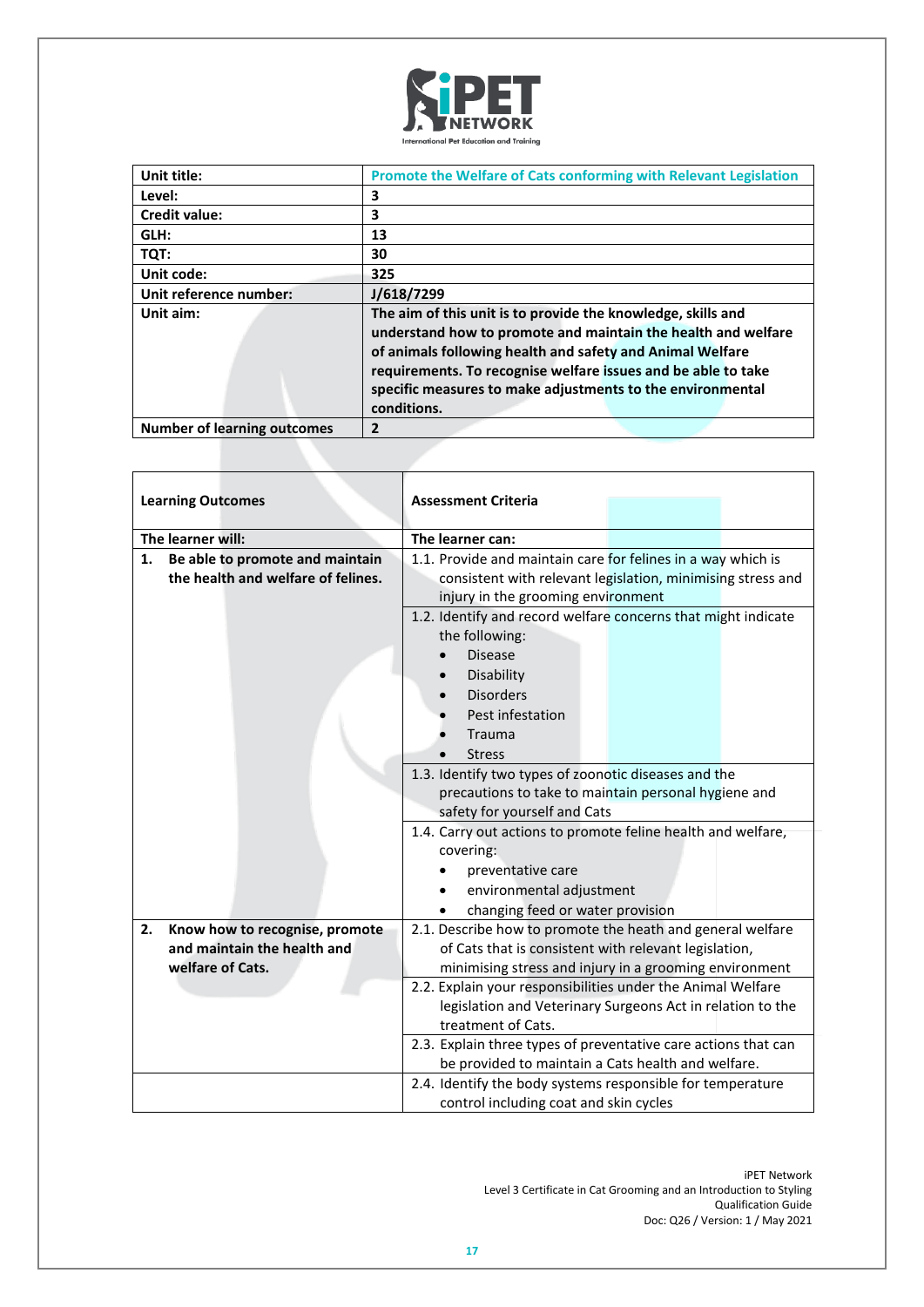

| 2.5. State the importance of providing an adequate supply of<br>food and water.                 |
|-------------------------------------------------------------------------------------------------|
| 2.6. Identify procedures to follow if an incident were to occur<br>during the grooming process. |

| Sector Subject Area (SSA)                           | 3.3        |
|-----------------------------------------------------|------------|
| Date from which unit will be available for learners | 27/05/2021 |
| Unit review date                                    | 27/05/2025 |

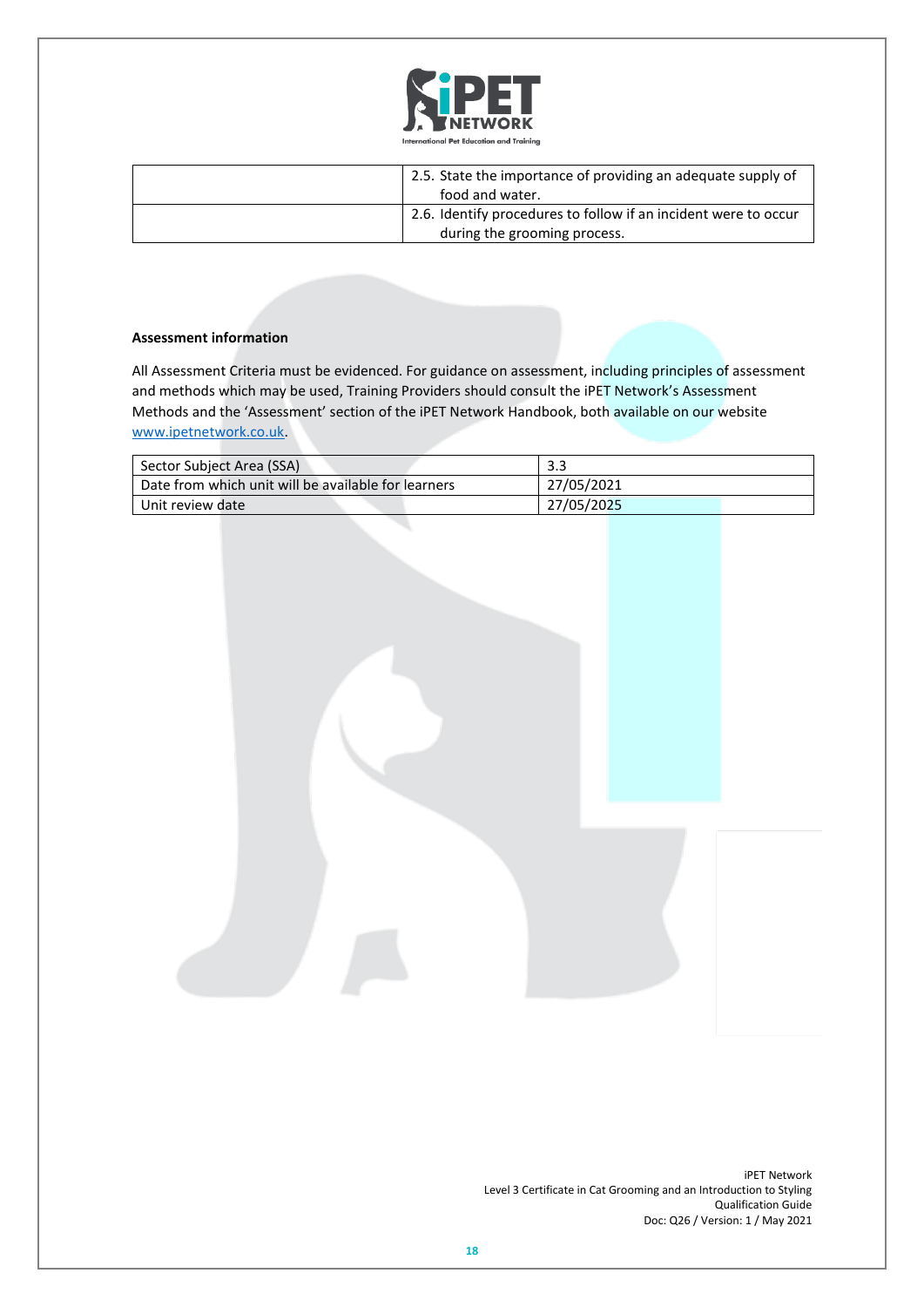

| Unit title:                        | <b>Assess and Plan Cat Grooming Styles and Maintenance of</b><br><b>Equipment</b>                                                                                                                                                                                                                                                                                                                             |
|------------------------------------|---------------------------------------------------------------------------------------------------------------------------------------------------------------------------------------------------------------------------------------------------------------------------------------------------------------------------------------------------------------------------------------------------------------|
| Level:                             | 3                                                                                                                                                                                                                                                                                                                                                                                                             |
| <b>Credit value:</b>               | 3                                                                                                                                                                                                                                                                                                                                                                                                             |
| GLH:                               | 13                                                                                                                                                                                                                                                                                                                                                                                                            |
| TQT:                               | 30                                                                                                                                                                                                                                                                                                                                                                                                            |
| Unit code:                         | 327                                                                                                                                                                                                                                                                                                                                                                                                           |
| Unit reference number:             | T/618/7301                                                                                                                                                                                                                                                                                                                                                                                                    |
| Unit aim:                          | The aim of this unit is to provide knowledge, understanding and<br>skills to assess, plan and record Cat grooming styles according to<br>client requirements or natural to the breed. Candidates will<br>demonstrate the importance of maintaining equipment and safe<br>working practices in line with current Health and Safety legislation,<br>Animal Welfare legislation and environmental good practice. |
| <b>Number of learning outcomes</b> | 3                                                                                                                                                                                                                                                                                                                                                                                                             |

|    | <b>Learning Outcomes</b>         | <b>Assessment Criteria</b>                                                 |  |  |
|----|----------------------------------|----------------------------------------------------------------------------|--|--|
|    | The learner will:                | The learner can:                                                           |  |  |
| 1. | Be able to assess and plan the   | 1.1. Assess the appearance of the Cat                                      |  |  |
|    | styling requirements of a Cat    | 1.2. Evaluate the styling requirements of the Cat                          |  |  |
|    |                                  | 1.3. Be able to understand the requirements of a correctly<br>prepared Cat |  |  |
|    |                                  | 1.4. Plan the work according to the client requirements or                 |  |  |
|    |                                  | natural to the breed considering the coat condition and                    |  |  |
|    |                                  | its individual appearance for a range of breeds                            |  |  |
|    |                                  | 1.5. Explain the types of problems which may occur during the              |  |  |
|    |                                  | grooming process and how these should be dealt with                        |  |  |
| 2. | Be able to prepare, maintain and | 2.1. Ensure equipment is prepared and maintained in a safe,                |  |  |
|    | use relevant equipment and       | effective condition throughout the groom and stored                        |  |  |
|    | record equipment used            | correctly after use                                                        |  |  |
|    |                                  | 2.2. Explain the importance of maintaining equipment for                   |  |  |
|    |                                  | grooming Cats                                                              |  |  |
|    |                                  | 2.3. Select the appropriate tools and equipment for work                   |  |  |
|    |                                  | 2.4. Maintain records of equipment used for styling                        |  |  |
| 3. | Be able to promote health and    | 3.1 Work in a way that is consistent with relevant legislation,            |  |  |
|    | safety and environmental good    | codes of practice and any additional requirements                          |  |  |
|    | practice                         | 3.2. Ensure work is carried out in a manner which minimises                |  |  |
|    |                                  | environmental damage                                                       |  |  |
|    |                                  | 3.3. Manage and dispose of waste in accordance with                        |  |  |
|    |                                  | legislative requirements                                                   |  |  |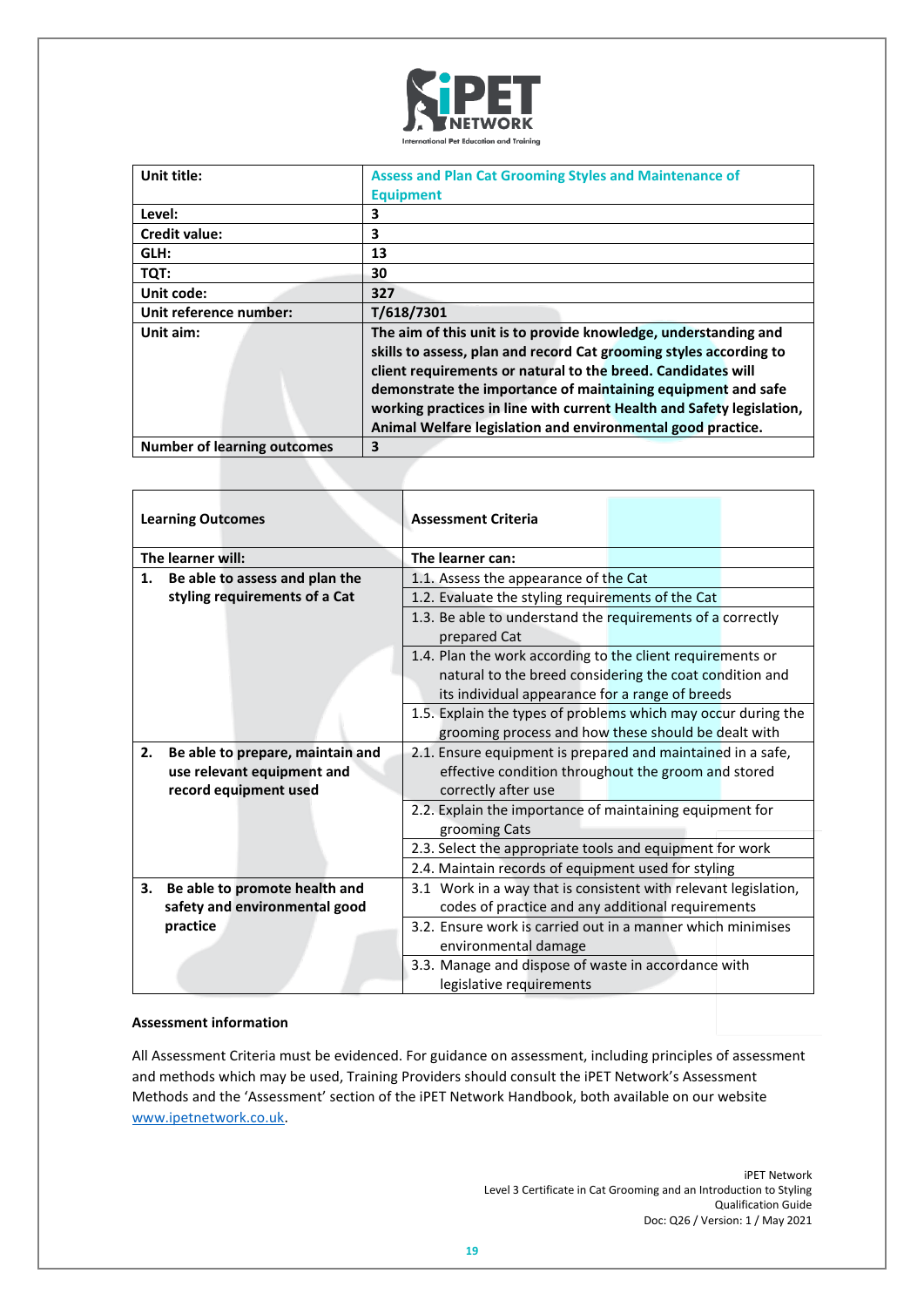

| Sector Subject Area (SSA)                           | 3.3        |
|-----------------------------------------------------|------------|
| Date from which unit will be available for learners | 27/05/2021 |
| Unit review date                                    | 27/05/2025 |

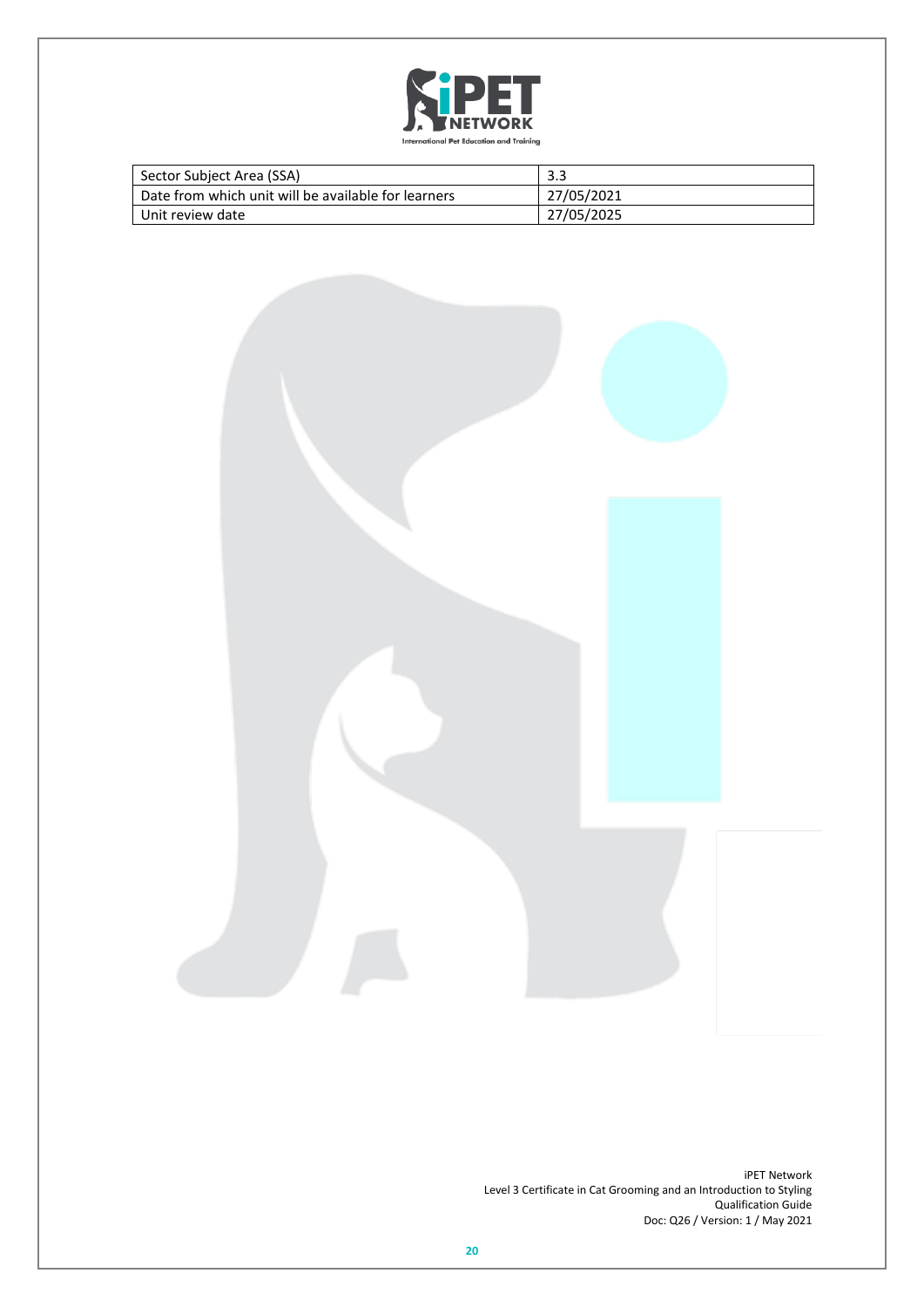

| Unit title:                        | <b>Feline Handling, Health and Welfare</b>                                                                                                                                                 |  |
|------------------------------------|--------------------------------------------------------------------------------------------------------------------------------------------------------------------------------------------|--|
| Level:                             | 3                                                                                                                                                                                          |  |
| <b>Credit value:</b>               | 2                                                                                                                                                                                          |  |
| GLH:                               | 12                                                                                                                                                                                         |  |
| TQT:                               | 20                                                                                                                                                                                         |  |
| Unit code:                         | 334                                                                                                                                                                                        |  |
| Unit reference number:             | R/618/7306                                                                                                                                                                                 |  |
| Unit aim:                          | The aim of this unit is to provide the knowledge, skills and<br>understanding required to care for Cats in a grooming<br>environment. To be able to carry out health checks and understand |  |
|                                    | essential Welfare requirements.                                                                                                                                                            |  |
| <b>Number of learning outcomes</b> | $\overline{2}$                                                                                                                                                                             |  |

| <b>Learning Outcomes</b>                  | <b>Assessment Criteria</b>                                                                                                    |
|-------------------------------------------|-------------------------------------------------------------------------------------------------------------------------------|
| The learner will:                         | The learner can:                                                                                                              |
| Be able to carry out a health check<br>1. | 1.1. Provide and maintain care felines in a way which is                                                                      |
| and promote the health and                | consistent with relevant legislation, minimising stress and                                                                   |
| welfare of felines.                       | injury in the grooming environment                                                                                            |
|                                           | 1.2. Carry out a health check on a Cat (i.e. full health check)                                                               |
|                                           | 1.3. Monitor and report the good and poor signs of a Cats                                                                     |
|                                           | appearance and physical condition to include:                                                                                 |
|                                           | Gums                                                                                                                          |
|                                           | Teeth                                                                                                                         |
|                                           | <b>Nose</b>                                                                                                                   |
|                                           | Eyes                                                                                                                          |
|                                           | Ears                                                                                                                          |
|                                           | Skin/coat                                                                                                                     |
|                                           | Limbs / movement                                                                                                              |
|                                           | Genital area                                                                                                                  |
|                                           | <b>Bodily functions</b>                                                                                                       |
|                                           | <b>Body condition</b>                                                                                                         |
|                                           | Social Interaction                                                                                                            |
|                                           | <b>Behaviour</b>                                                                                                              |
|                                           | 1.4. Carry out actions to promote feline health and welfare,<br>covering:                                                     |
|                                           | preventative care                                                                                                             |
|                                           | environmental adjustment                                                                                                      |
|                                           | changing feed or water provision                                                                                              |
| 2. Know and understand Feline             | 2.1. Describe the signs of how Cats communicate with body                                                                     |
| behaviour and handling                    | language, vocalisations and behaviour - identifying signs                                                                     |
|                                           | of stress                                                                                                                     |
|                                           | 2.2. Identify different restraint equipment and methods of<br>use                                                             |
|                                           | 2.3. Identify techniques for handling, restraining and<br>controlling a Cat to include the correct method of moving<br>joints |

٦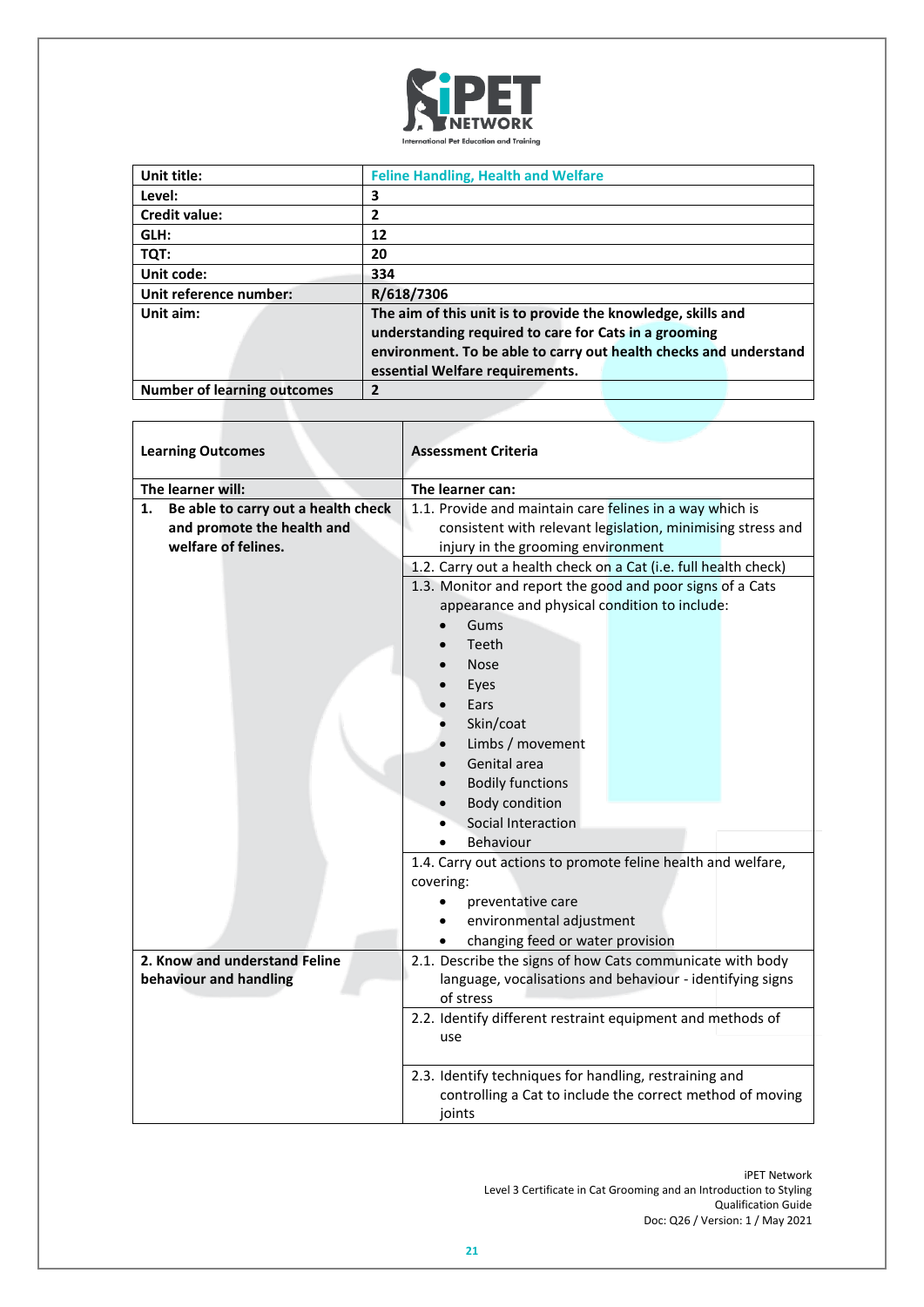

| 2.4. Identify unexpected behaviours and methods of how to<br>reduce the behaviour |
|-----------------------------------------------------------------------------------|
| 2.5. Record and report unexpected behaviours                                      |
| 2.6. Use appropriate restraint techniques for a range of                          |
| behaviours and modifications to grooming activities                               |
| 2.7. Use appropriate PPE (Personal Protective Equipment) for                      |
| handling and restraining                                                          |

| Sector Subject Area (SSA)              | 3.3        |  |
|----------------------------------------|------------|--|
| Date from which unit will be available | 27/05/2021 |  |
| for learners                           |            |  |
| Unit review date                       | 27/05/2025 |  |
|                                        |            |  |

| <b>iPET Network</b>                                                |
|--------------------------------------------------------------------|
| Level 3 Certificate in Cat Grooming and an Introduction to Styling |
| <b>Qualification Guide</b>                                         |
| Doc: Q26 / Version: 1 / May 2021                                   |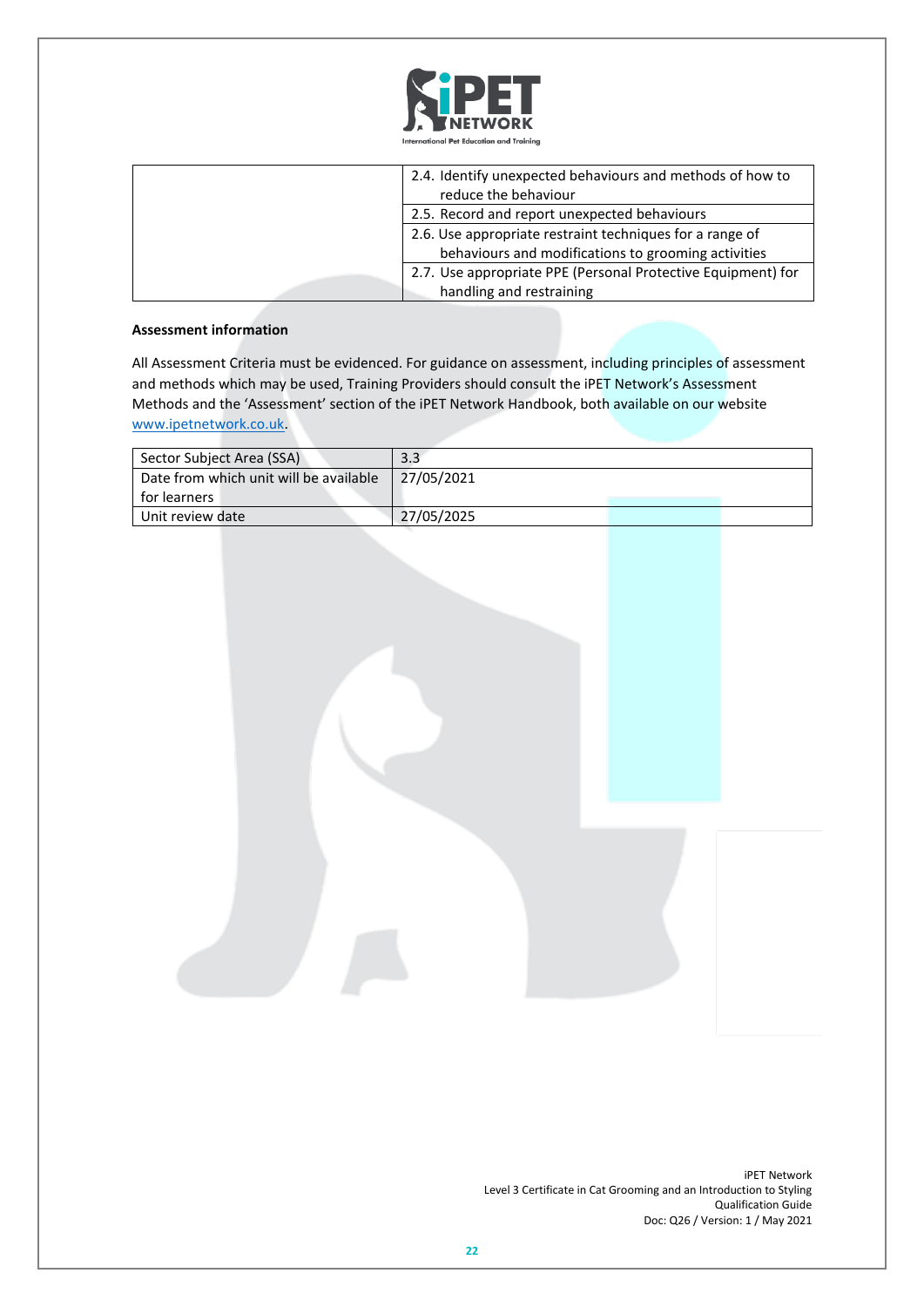

| Unit title:                        | <b>Prepare, Style and Finish a Selection of Cat Breeds</b>                                                                                                                                                                     |  |
|------------------------------------|--------------------------------------------------------------------------------------------------------------------------------------------------------------------------------------------------------------------------------|--|
| Level:                             | 3                                                                                                                                                                                                                              |  |
| <b>Credit value:</b>               | 6                                                                                                                                                                                                                              |  |
| GLH:                               | 51                                                                                                                                                                                                                             |  |
| TQT:                               | 60                                                                                                                                                                                                                             |  |
| Unit code:                         | 333                                                                                                                                                                                                                            |  |
| Unit reference number:             | Y/618/7307                                                                                                                                                                                                                     |  |
| Unit aim:                          | The aim of this unit is to provide knowledge, understanding and<br>skills required to prepare, style and finish a range of Cat breeds using<br>various techniques according to client requirements or natural to the<br>breed. |  |
| <b>Number of learning outcomes</b> | 7                                                                                                                                                                                                                              |  |

| <b>Learning Outcomes</b> |                                    | <b>Assessment Criteria</b>                                                                                                                          |  |
|--------------------------|------------------------------------|-----------------------------------------------------------------------------------------------------------------------------------------------------|--|
| The learner will:        |                                    | The learner can:                                                                                                                                    |  |
| 1.                       | Be able to use appropriate         | 1.1. Identify the health and safety risks to the Cat and handler                                                                                    |  |
|                          | techniques to handle and restrain  | during the grooming process                                                                                                                         |  |
|                          | a range of Cats with different     | 1.2. Explain how health and safety risks can be reduced for the                                                                                     |  |
|                          | temperaments during the            | Cat and handler during the grooming process                                                                                                         |  |
|                          | preparation, styling and finishing | 1.3. Adapt handling techniques where necessary, to suit the Cat                                                                                     |  |
|                          |                                    | 1.4. Demonstrate effective handling and restraining techniques                                                                                      |  |
|                          |                                    | whilst carrying out a range of tasks using a variety of equipment                                                                                   |  |
| 2.                       | Be able to remove excess hair,     | 2.1. Select and use techniques and equipment appropriate to                                                                                         |  |
|                          | knots and matts prior to bathing   | the coat type to remove knots and excess hair                                                                                                       |  |
|                          |                                    | 2.2. Trim excess hair to reduce friction areas to include:                                                                                          |  |
|                          |                                    | Sanitary areas                                                                                                                                      |  |
|                          |                                    | Pads (if requested by the owner)                                                                                                                    |  |
|                          |                                    |                                                                                                                                                     |  |
| З.                       | Be able to safely bath and dry a   | 3.1. Carry out bathing techniques using appropriate shampoo                                                                                         |  |
|                          | range of Cats                      | for Cat's coat types and condition of the coat                                                                                                      |  |
|                          |                                    | 3.2. Dilute products according to the manufacturer's                                                                                                |  |
|                          |                                    | requirements                                                                                                                                        |  |
|                          |                                    | 3.3. Perform appropriate drying techniques for Cat's coat types                                                                                     |  |
| 4.                       | Be able to record grooming styles  | 4.1. Record the equipment used                                                                                                                      |  |
|                          |                                    | 4.2. Record the styling skills and patterns used                                                                                                    |  |
| 5.                       | Understand the preparation for     | 5.1. Evaluate a Cat's coat condition and condition to select                                                                                        |  |
|                          | styling and finishing techniques   | appropriate grooming equipment for use                                                                                                              |  |
|                          | natural to the breed and client    | 5.2. Explain the styling requirements in accordance to the breed                                                                                    |  |
|                          | requirements                       | and/or and client requirements. (to cover a range of coat                                                                                           |  |
|                          |                                    | types)                                                                                                                                              |  |
|                          |                                    |                                                                                                                                                     |  |
|                          |                                    | 5.3. Explain why it is important to discuss and follow the client's                                                                                 |  |
|                          |                                    |                                                                                                                                                     |  |
|                          |                                    |                                                                                                                                                     |  |
|                          |                                    |                                                                                                                                                     |  |
|                          |                                    |                                                                                                                                                     |  |
|                          |                                    | requirements for styling.<br>5.4. Describe how the Animal Welfare Act 2006 needs are met<br>for the Cat during the grooming process, (Or any Animal |  |
|                          |                                    | Welfare legislation that is relevant to current law.)                                                                                               |  |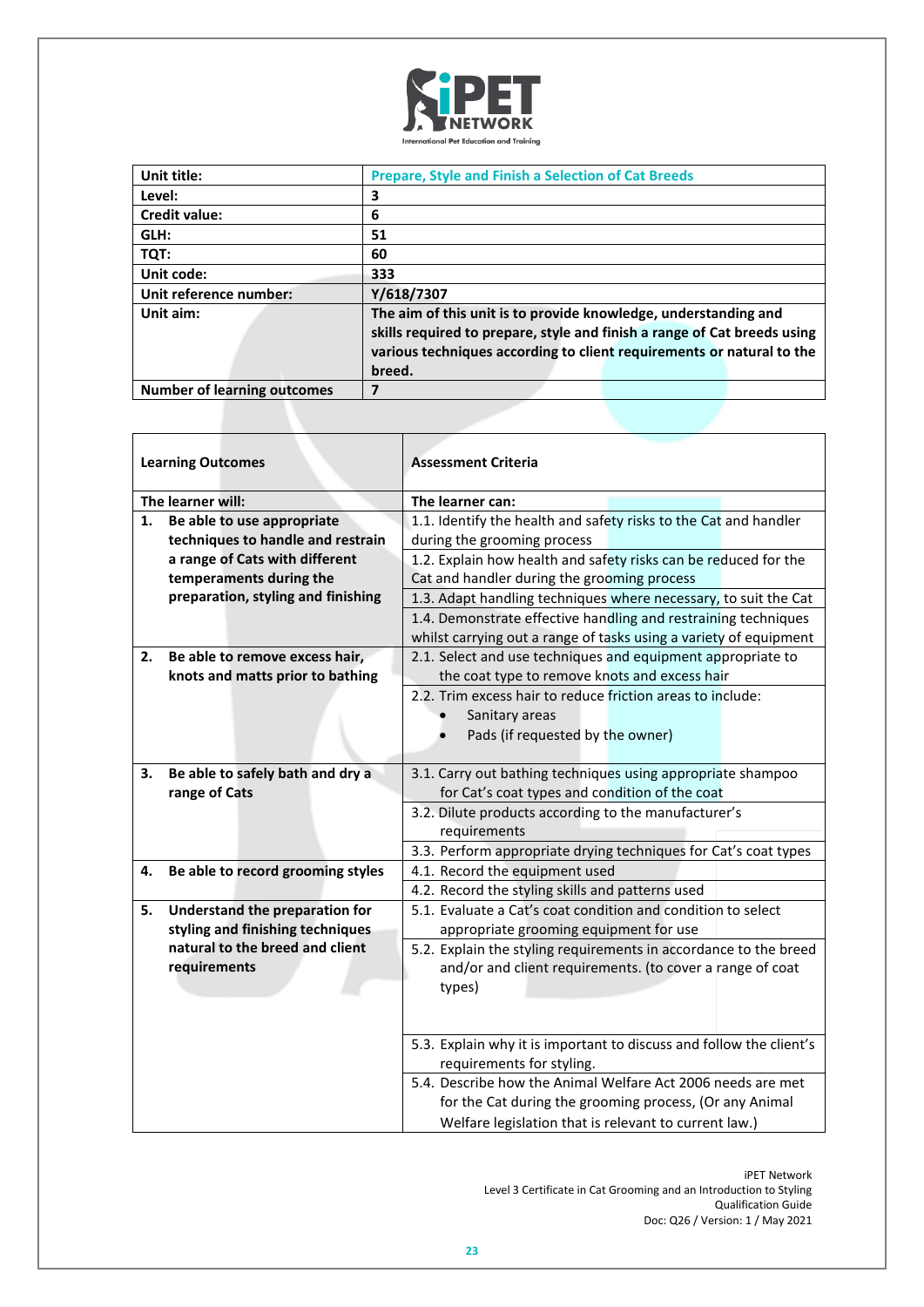

| 6. | Be able to carry out styling and    | 6.1. Style Cats in accordance with:                            |  |
|----|-------------------------------------|----------------------------------------------------------------|--|
|    | finishing techniques natural to the | the agreed plan<br>$\bullet$                                   |  |
|    | breed and client requirements       | coat type<br>٠                                                 |  |
|    |                                     | client requirements<br>٠                                       |  |
|    |                                     | natural to the breed<br>$\bullet$                              |  |
|    |                                     | health<br>$\bullet$                                            |  |
|    |                                     | temperament                                                    |  |
|    |                                     | 6.2. Comply with the Animal Welfare Act 2006 throughout the    |  |
|    |                                     | grooming process (Or any Animal Welfare legislation that is    |  |
|    |                                     | relevant to current law.)                                      |  |
|    |                                     | 6.3. Groom at least 8 cats to include a minimum of 3 different |  |
|    |                                     | breeds, covering the 3 coat types.                             |  |
|    |                                     | 6.4. Complete the agreed style within the realistic timescale, |  |
|    |                                     | agreed plan, coat type, natural to the breed and client's      |  |
|    |                                     | requirements, in line with health and safety requirements      |  |
| 7. | Be able to use relevant equipment   | 7.1. Describe the type of equipment used for styling and       |  |
|    | to prepare, style and finish        | finishing Cat grooming styles                                  |  |
|    | grooming Cats                       | 7.2. Use the equipment ensuring high levels of animal welfare  |  |
|    |                                     | and safe working practices                                     |  |

| Sector Subject Area (SSA)                           | 3.3        |
|-----------------------------------------------------|------------|
| Date from which unit will be available for learners | 27/05/2021 |
| Unit review date                                    | 27/05/2025 |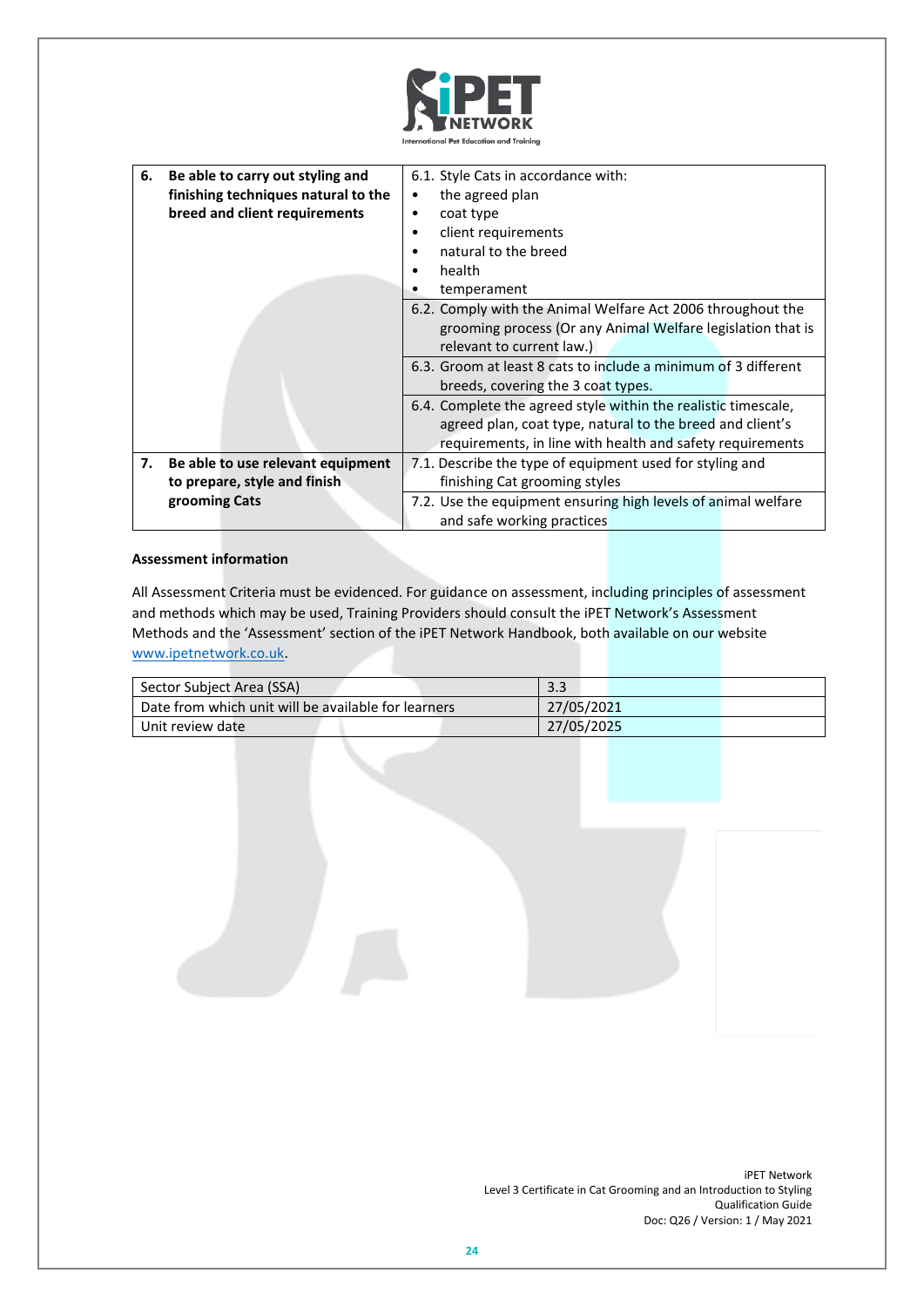

# **10. Suggested learning recourses**

| Unit                 | <b>Suggested learning resources</b>                                                  |  |  |
|----------------------|--------------------------------------------------------------------------------------|--|--|
| <b>Health</b>        | Literature                                                                           |  |  |
| and                  | Grooming Manual for the Dog and Cat - Sue Dallas, Diana North, Joanne Angus ISBN:    |  |  |
| Safety in            | 1405111836                                                                           |  |  |
| a Cat                | <b>Websites</b>                                                                      |  |  |
| Groomin              |                                                                                      |  |  |
| g                    | https://www.hse.gov.uk/riddor/                                                       |  |  |
| <b>Environm</b>      | https://www.hse.gov.uk/coshh/                                                        |  |  |
| ent                  | www.defra.gov.uk                                                                     |  |  |
|                      | http://www.legislation.gov.uk/ukpga/2006/45/pdfs/ukpga 20060045 en.pdf               |  |  |
|                      | https://www.legislation.gov.uk/nia/2011/16/contents                                  |  |  |
|                      |                                                                                      |  |  |
|                      | https://assets.publishing.service.gov.uk/government/uploads/system/uploads/attachmen |  |  |
|                      | t data/file/697941/pb13332-cop-cats-091204.pdf                                       |  |  |
|                      |                                                                                      |  |  |
| Promote              | Literature                                                                           |  |  |
| the                  | Grooming Manual for the Dog and Cat - Sue Dallas, Diana North, Joanne Angus ISBN:    |  |  |
| Welfare              | 1405111836                                                                           |  |  |
| of Cats              |                                                                                      |  |  |
| conformi             |                                                                                      |  |  |
| ng with              | <b>Websites</b>                                                                      |  |  |
| <b>Relevant</b>      |                                                                                      |  |  |
| Legislatio           | http://www.legislation.gov.uk/ukpga/2006/45/contents                                 |  |  |
| n                    | https://www.hse.gov.uk/riddor/                                                       |  |  |
|                      | https://www.hse.gov.uk/coshh/                                                        |  |  |
|                      | www.defra.gov.uk                                                                     |  |  |
|                      | www.Catstrust.org.uk                                                                 |  |  |
|                      | https://assets.publishing.service.gov.uk/government/uploads/system/uploads/attachm   |  |  |
|                      | ent_data/file/697941/pb13332-cop-cats-091204.pdf                                     |  |  |
|                      |                                                                                      |  |  |
| <b>Assess</b>        | Literature                                                                           |  |  |
| and Plan             | Grooming Manual for the Dog and Cat - Sue Dallas, Diana North, Joanne Angus ISBN:    |  |  |
| Cat                  | 1405111836                                                                           |  |  |
| <b>Groomin</b>       |                                                                                      |  |  |
| g Styles             |                                                                                      |  |  |
| and                  | Website                                                                              |  |  |
| Maintena             | www.christiesdirect.com                                                              |  |  |
| nce of               | www.groomers-online.com                                                              |  |  |
| Equipme              | www.groomersgallery.com                                                              |  |  |
| nt                   | www.thegroomersspotlight.com                                                         |  |  |
|                      |                                                                                      |  |  |
| Health               | Literature                                                                           |  |  |
| Checking,            | Grooming Manual for the Dog and Cat - Sue Dallas, Diana North, Joanne Angus ISBN:    |  |  |
| <b>Handling</b>      | 1405111836                                                                           |  |  |
| and<br><b>Feline</b> | <b>Websites</b>                                                                      |  |  |
| <b>Behaviou</b>      | www.defra.gov.uk                                                                     |  |  |
| r                    | www.pdsa.org.uk                                                                      |  |  |
|                      | www.Catstrust.org.uk                                                                 |  |  |
|                      |                                                                                      |  |  |